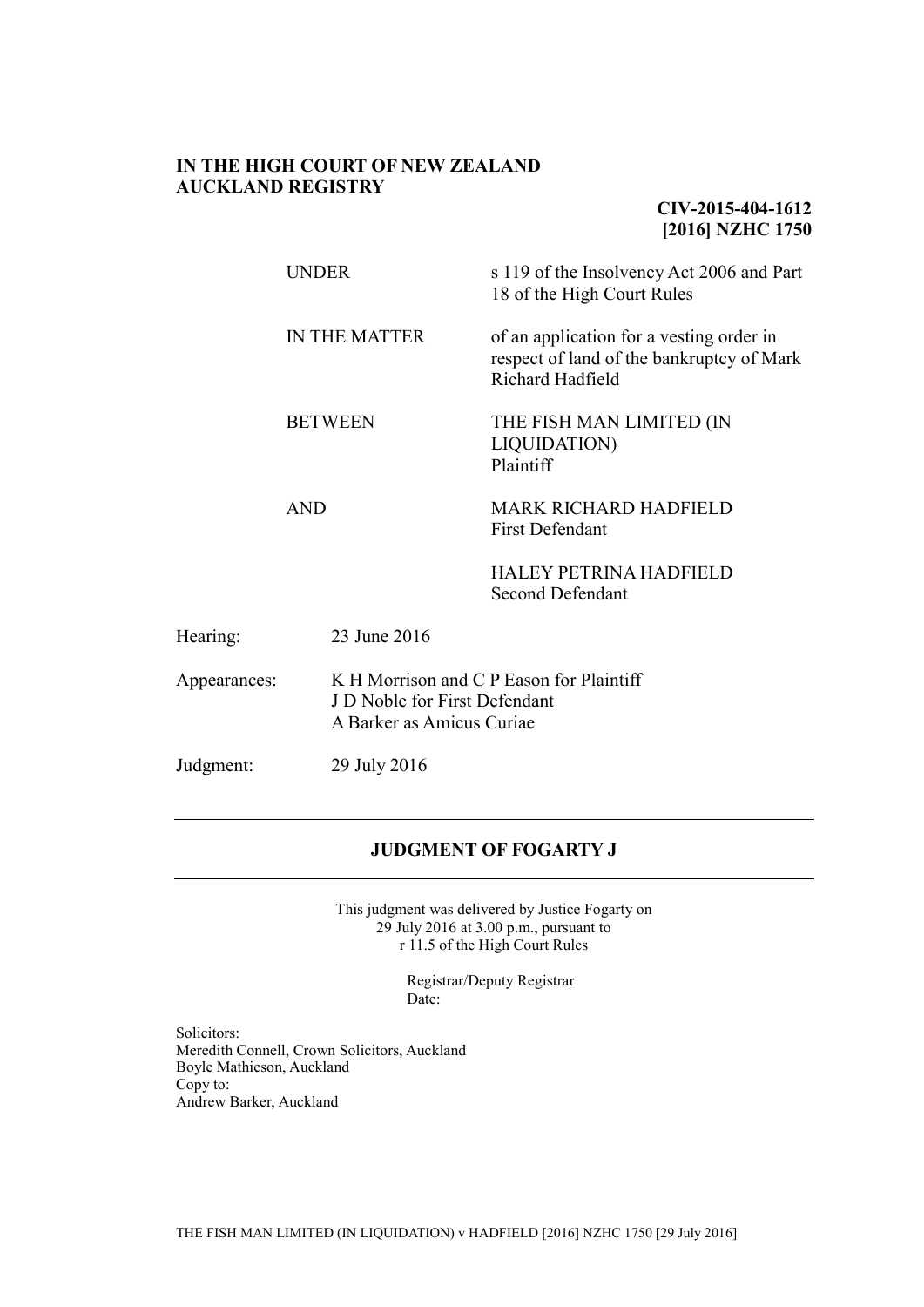# **Introduction**

[1] The plaintiff, the Fish Man Ltd (the Fish Man), is a limited liability company in liquidation. The liquidators of the plaintiff have lodged a number of caveats over a property at 1/16 Cameron Place, Ranui (the property). That property is registered in the name of the defendant, Mr Hadfield. The second defendant, Mrs Hadfield, is his wife who has registered a claim over the same property pursuant to s 42(2) of the Property (Relationships) Act 1976 (the PRA).

[2] The Fish Man was the corporate vehicle of Mr Hadfield's business. As the name of the company suggests, Mr Hadfield raised and sold ornamental fish, from his home. There were 14 fish tanks on the property, stocked with tropical fish. The business was his financial downfall. In the course of business he cut his finger and, for a time, could not work. He took on an employee. The cost of the employee, and probably the inability of Mr Hadfield to work, lowered the turnover of the business. Mr Hadfield then fell behind in his PAYE and GST tax liabilities. He never recovered from the arrears. It was the arrears, and particularly the interest and penalty payments thereon, which pushed the Fish Man into liquidation on 3 November 2010 and Mr Hadfield into bankruptcy, on 6 June 2013. While he fell behind in the tax liabilities Mr Hadfield continued to use revenue of the company to meet mortgage payments over the property.

[3] Mr Hadfield has since been discharged from bankruptcy. At the time of the hearing it was thought he automatically discharged from bankruptcy on 6 June 2016. The only doubt was as to the precise date in the month. On any view of it, he has now been automatically discharged.<sup>1</sup>

# **The company is a creditor of Mr Hadfield**

[4] On 19 August 2011 last, the Fish Man obtained a default judgment against Mr Hadfield in the sum of \$148,409.96. There have been some payments against this judgment totalling \$14,988.41, made between the period of 19 August 2011 and 6 June 2013. On the later date Mr Hadfield was adjudicated bankrupt and the Fish Man filed an unsecured creditor's claim in his estate, in the sum of \$133,457.85.

 $\frac{1}{1}$ Insolvency Act 2006, ss 290-291.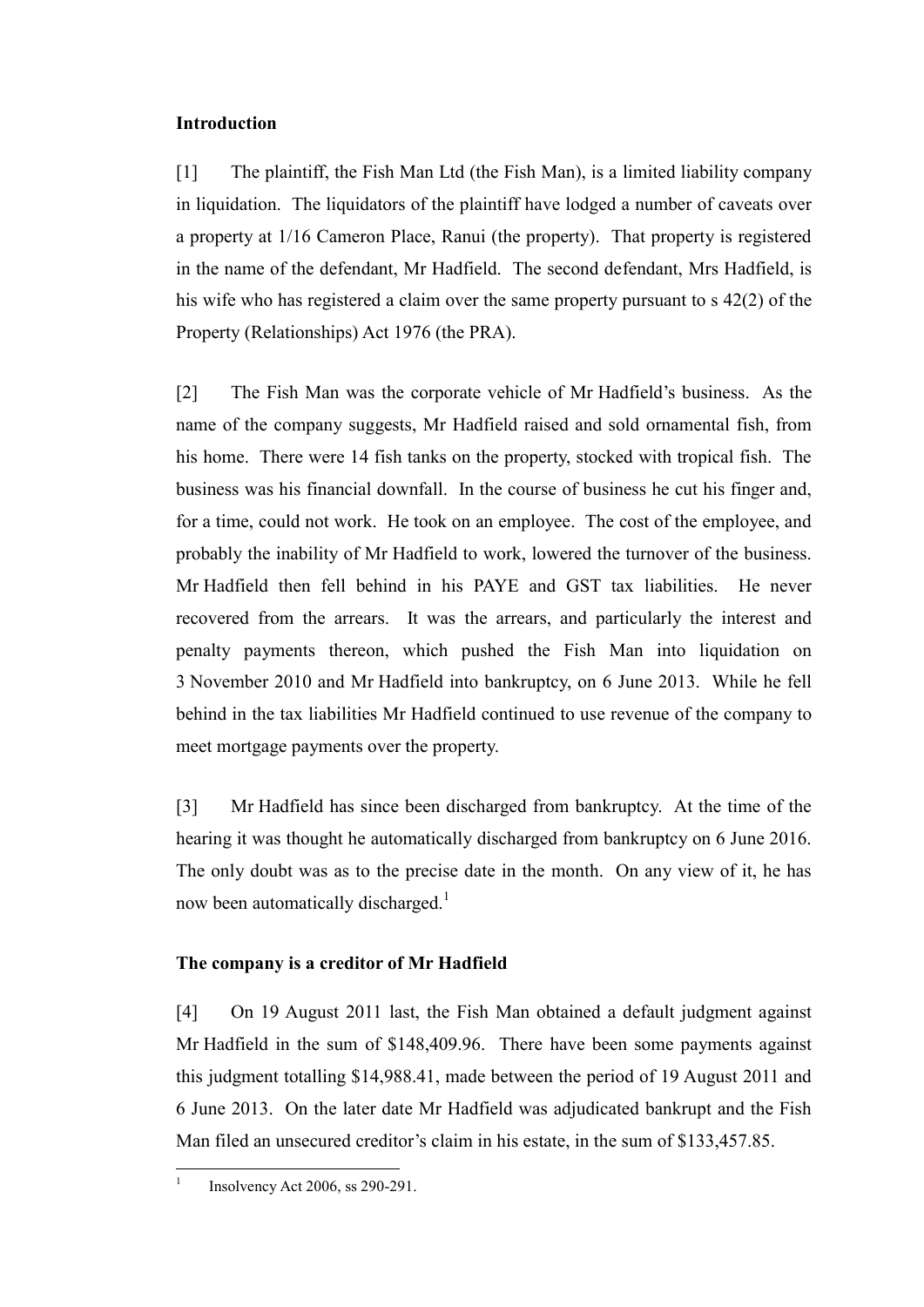[5] Since 1 September 2004, Mr Hadfield had been the sole registered proprietor of 1/16 Cameron Place, Ranui. There was a mortgage over the title in favour of the ANZ Bank granted on 10 March 2008. On 11 March 2011, the liquidator of the Fish Man registered a caveat over the property. The caveat contended the Fish Man had a beneficial interest in the property arising from breach of fiduciary duties by Mr Hadfield to the company. On 23 November 2011 the liquidator registered a charging order against the property. On 16 April 2013, just before the bankruptcy, Mrs Hadfield registered a notice of claim under s 42 of the PRA. The Fish Man registered another caveat on 14 November 2013.

# **The consequences of the Official Assignee's disclaimer of the house property in the bankruptcy of Mr Hadfield**

[6] Following Mr Hadfield's adjudication bankrupt on 6 June 2013, the property vested in the Official Assignee. A little over five months later, on 27 November 2013, the Official Assignee disclaimed the property as, according to the Official Assignee's calculation at the time, there was no equity in the property.

[7] The power of the Assignee to disclaim onerous property of the bankrupt is contained in s 117 of the Insolvency Act 2006 (the IA) which provides:

#### **117 Assignee may disclaim onerous property**

- (1) Subject to section 120, the Assignee may disclaim onerous property.
- (2) Subsection (1) applies even if the Assignee has taken possession of the property, tried to sell it, or otherwise exercised rights of ownership in relation to it.
- (3) The Assignee must, within 10 working days after the disclaimer, send a written notice of the disclaimer to every person whose rights are, to the Assignee's knowledge, affected by it.
- (4) For the purposes of this section and section 120, onerous property—
	- (a) means—
		- (i) an unprofitable contract; or
		- (ii) property of the bankrupt that is unsaleable, or not readily saleable, or that may give rise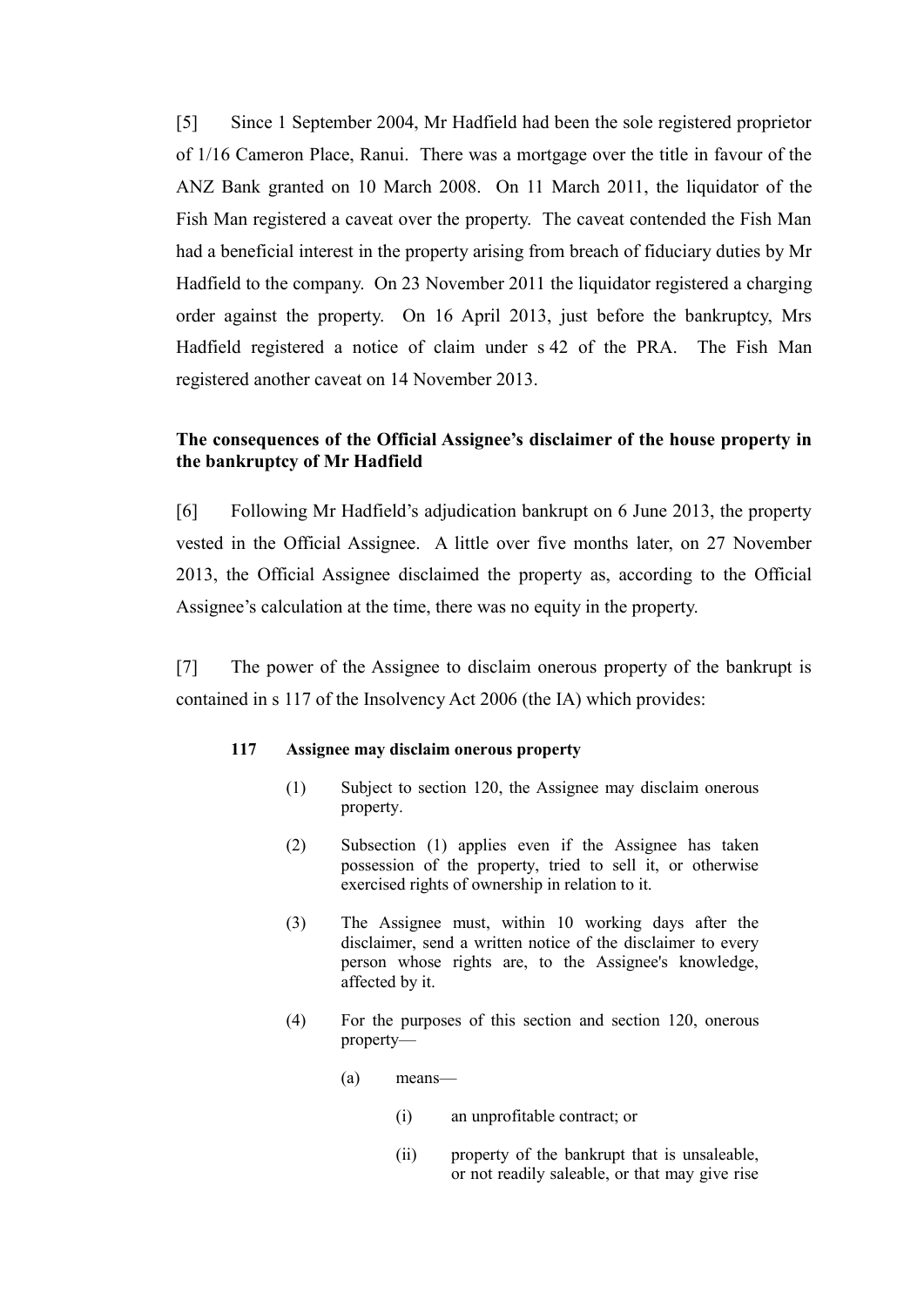to a liability to pay money or perform an onerous act; or

- (iii) a litigation right that, in the opinion of the Assignee, has no reasonable prospect of success or cannot reasonably be funded from the assets of the bankrupt's estate; but
- (b) does not include—
	- (i) a netting agreement to which sections 255 to 263 apply; or
	- (ii) any contract of the bankrupt that constitutes a transaction under that netting agreement
- [8] The effect of a disclaimer is set out in s 118 of the IA:

#### **118 Effect of disclaimer**

A disclaimer by the Assignee—

- (a) brings to an end, on and from the date of the disclaimer, the rights, interests, and liabilities of the Assignee and the bankrupt in relation to the property disclaimed:
- (b) does not affect the rights, interests, or liabilities of any other person, except in so far as is necessary to release the Assignee or the bankrupt from a liability.

[9] Of critical importance is s 118(a). Once a property is disclaimed that brings to an end any rights of the Official Assignee in relation to the property.

[10] In the intervening time since disclaimer there has been a boom in Auckland in the prices of residential properties. The setting of the case is that the property now has equity. That explains the application by the liquidator of the Fish Man.

# **The competing claims**

[11] In substance, there are three competing claims to a share of the equity in the property: one by the Fish Man for the benefit of the Inland Revenue Department. Another by Mr Hadfield, and a third by Mrs Hadfield. There is an issue as to the competing merits because none of the three claimants has an absolute right by way of a Land Transfer Act title or registrable interest over the property.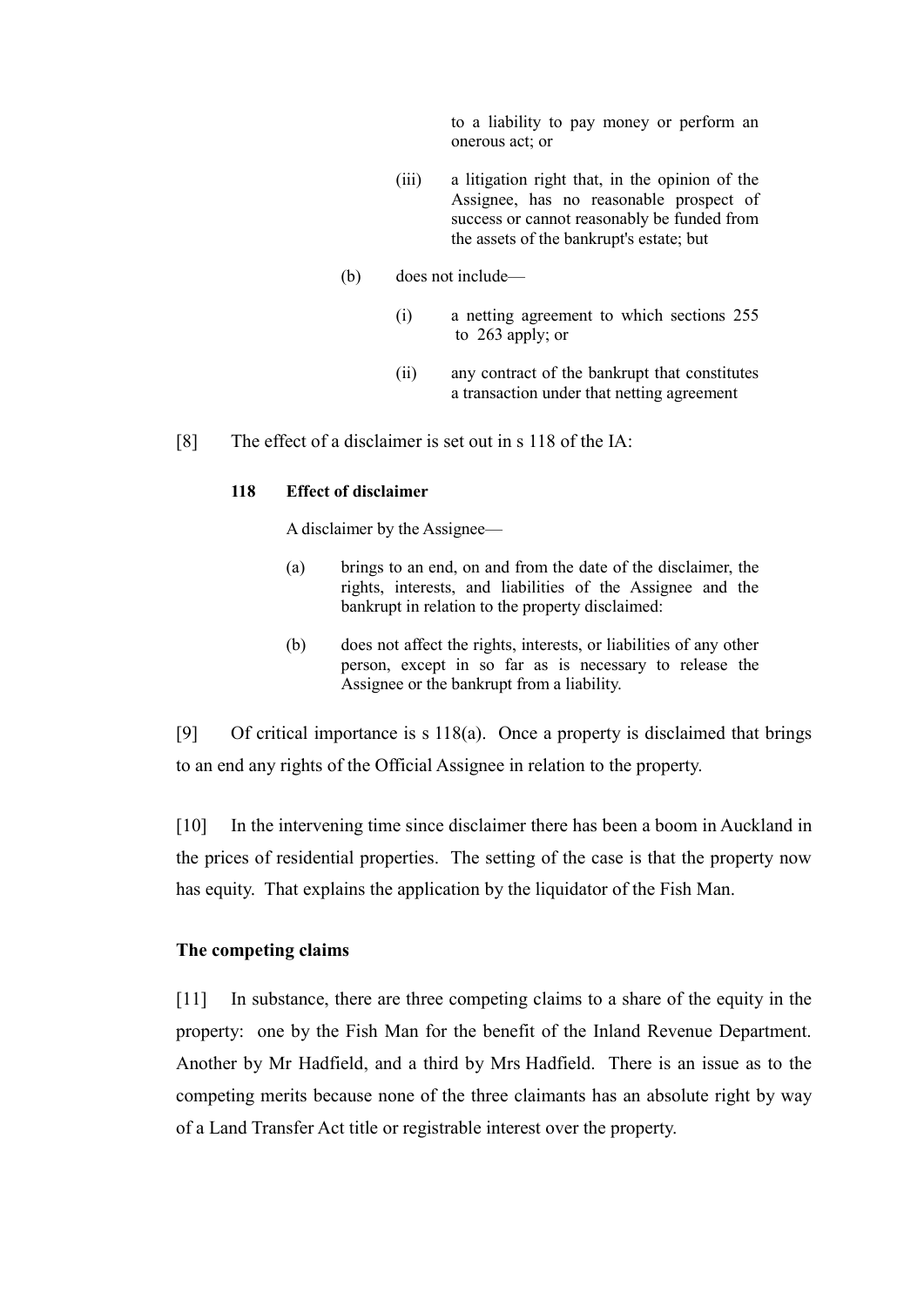[12] It is common ground that the Official Assignee cannot undo a disclaimer.

# **Remedies being pursued by the Fish Man**

[13] The liquidators of the Fish Man seek an order vesting the property in the Fish Man on the ground that the Fish Man has a proprietary interest in the property, because the Fish Man spent \$49,159 to satisfy mortgage repayments.

[14] The majority of that claim relates to payments on the ANZ Bank mortgage, of \$29,572 between 1 April 2009 and 30 November 2010. These repayments were part of the District Court judgment against Mr Hadfield.

[15] The remaining part of the claim relates to payments on the ANZ Bank mortgage of \$19,586.55 between 1 April 2008 and 31 March 2009. There is no judgment in favour of the Fish Man for this amount. It does not appear that this amount has been the subject of a claim in the bankruptcy of Mr Hadfield.

[16] These payments were for the personal benefit of Mr Hadfield, at the expense of the Fish Man and its creditors.

[17] The application to this Court relies on s 119(1)(b) and (3) of the IA 2006 which provides:

# **119 Position of person who suffers loss as result of disclaimer**

- (1) A person suffering loss or damage as a result of disclaimer by the Assignee may—
	- (a) claim as a creditor in the bankruptcy for the amount of the loss or damage, taking account of the effect of an order made by the Court under paragraph (b):
	- (b) apply to the Court for an order that the disclaimed property be delivered to, or vested in, that person.
- (2) The bankrupt may also apply for an order that the disclaimed property be delivered to, or vested in, the bankrupt.
- (3) The Court may make an order under subsection  $(1)(b)$  or  $(2)$  if it is satisfied that it is fair that the property should be delivered to, or vested in, the applicant.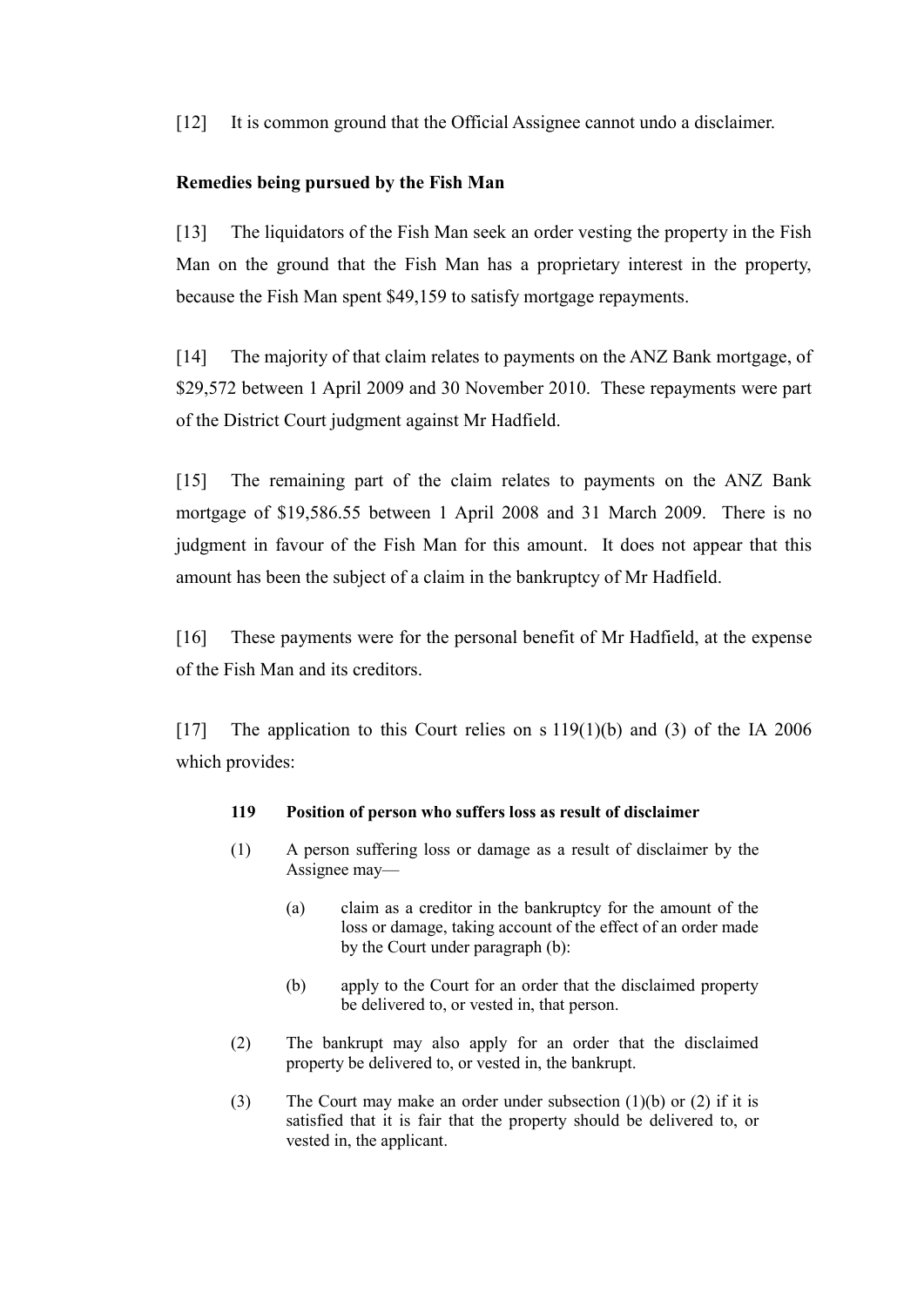[18] The Fish Man seeks a further order that the property be sold by the company and that the proceeds of sale the to are to be used (in order of priority):

- (a) To pay of the costs of sale in this proceeding;
- (b) To pay of the amount secured by the mortgage;
- (c) To pay up to \$133,457.85 to the Fish Man; and
- (d) Any surplus is to be applied as the Court considers appropriate.

# **Mr Hadfield's claim**

[19] Similarly, Mr Hadfield also applies under s 119 for the property to be vested in him, in his case under subs (2).

#### **Mrs Hadfield's interest in the property and the remedy sought**

[20] On 4 December Mrs Hadfield filed a statement of defence and counterclaim. She advised that her relationship with Mr Hadfield began in May 2006 and that they were married in December 2009. She argues that the relationship entitles her to a half share in the equity of the property and that throughout the relationship she has been paying the mortgage over the property, having paid half the mortgage payments until 2013, and half of the payments since then. She also seeks protection under s 20B of the PRA, which provides for a protected interest in the family home of \$103,000. She asks the Court to define and quantify her interest in accordance with this. Mrs Hadfield also seeks a declaration that she is entitled to half the equity after the ANZ Bank mortgage, and an order to that effect.

## **The issues**

[21] First, I must determine whether each applicant qualifies for a remedy. Then I must determine whether or not this Court is satisfied "that it is fair" that the property should be delivered to, or vested in either the Fish Man (subject to the ANZ Bank mortgage), to Mr Hadfield or to Mrs Hadfield, or some combination thereof.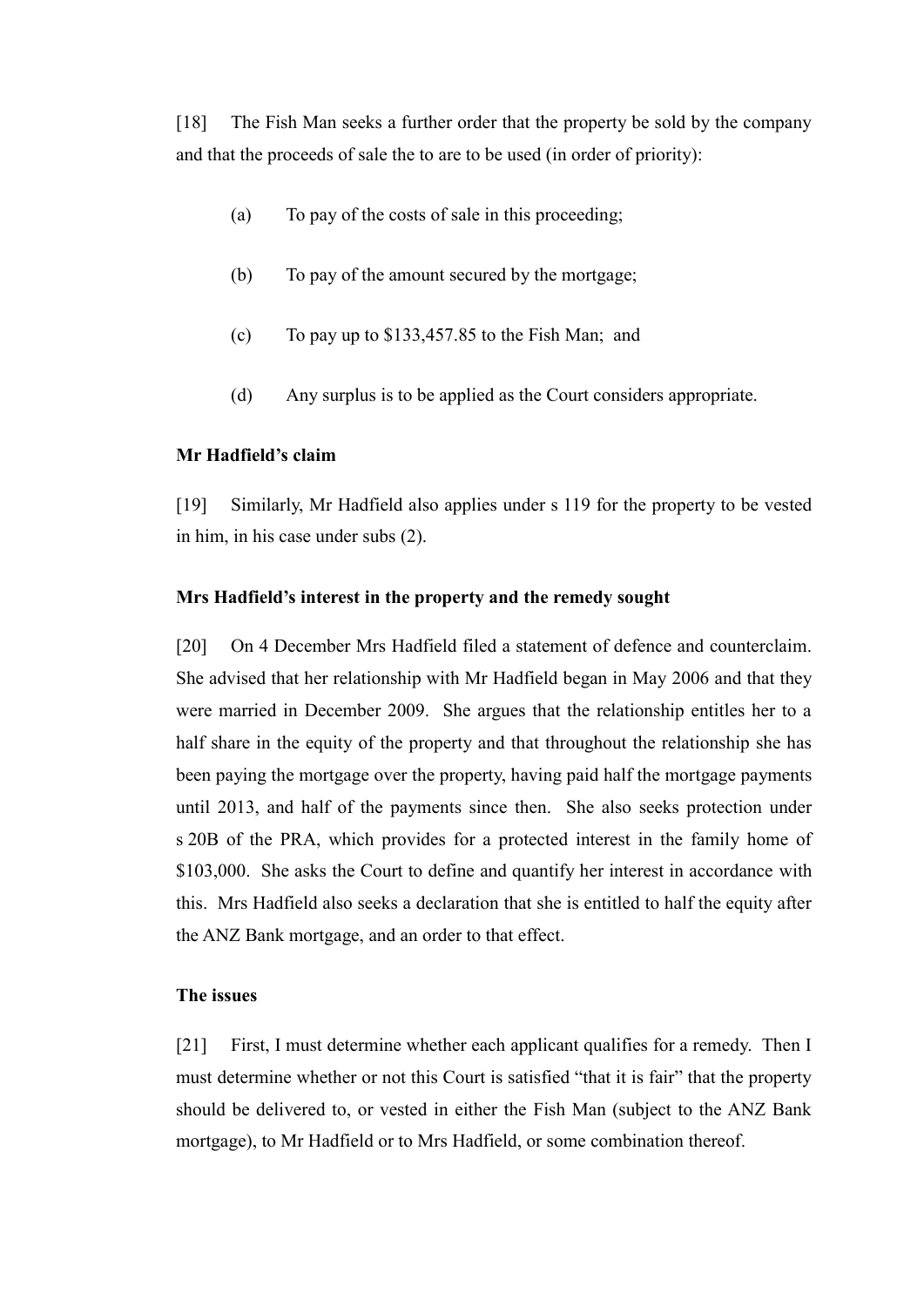## **Overview of the parties' positions**

[22] Mr Hadfield's claim for fairness is that he has been discharged from bankruptcy. Counsel agree that was on or about 6 June 2016, being three years from the adjudication. The law providing for discharge from bankruptcy has the public policy of allowing a bankrupt to start afresh with all indebtedness cleared, subject to consequential restraints imposed by the Official Assignee. There have been no consequential constraints on Mr Hadfield.

[23] Mrs Hadfield's claim for fairness is that she has, by law, a protected interest in the property on top of which consideration should be given to the fact that she preserved the home by paying all the mortgage interest and other outgoings of the property. She says that the gain in the property's value occurred after the disclaimer. So, in fairness, she should be the registered proprietor by herself or in conjunction with her husband.

[24] The claim by the liquidator of the Fish Man is simple. The company had a proprietary interest in a portion of the property prior to the disclaimer. The property represents the only source of recovery for the liquidated estate of the company. The Fishman submits that it is fair that the disclaimed property vest in the company and be sold to satisfy Mr Hadfield's liabilities.

[25] I turn now to consider the arguments that underlie the competing claims.

# **Survival of the Fish Man debt**

[26] This Court has the benefit of the submissions of Mr Andrew Barker as amicus curiae. The approach he has taken is to outline the contrary arguments that could be raised to the claim by the Fish Man in liquidation in order to help retain the adversarial attention that usually exists. Within that context he has generally endeavoured to take a broader approach to the issues raised by the case and its appropriate resolution.

[27] As to the claim by the Fish Man, Mr Barker submits that the question is whether it survives Mr Hadfield's discharge from bankruptcy and that, in turn,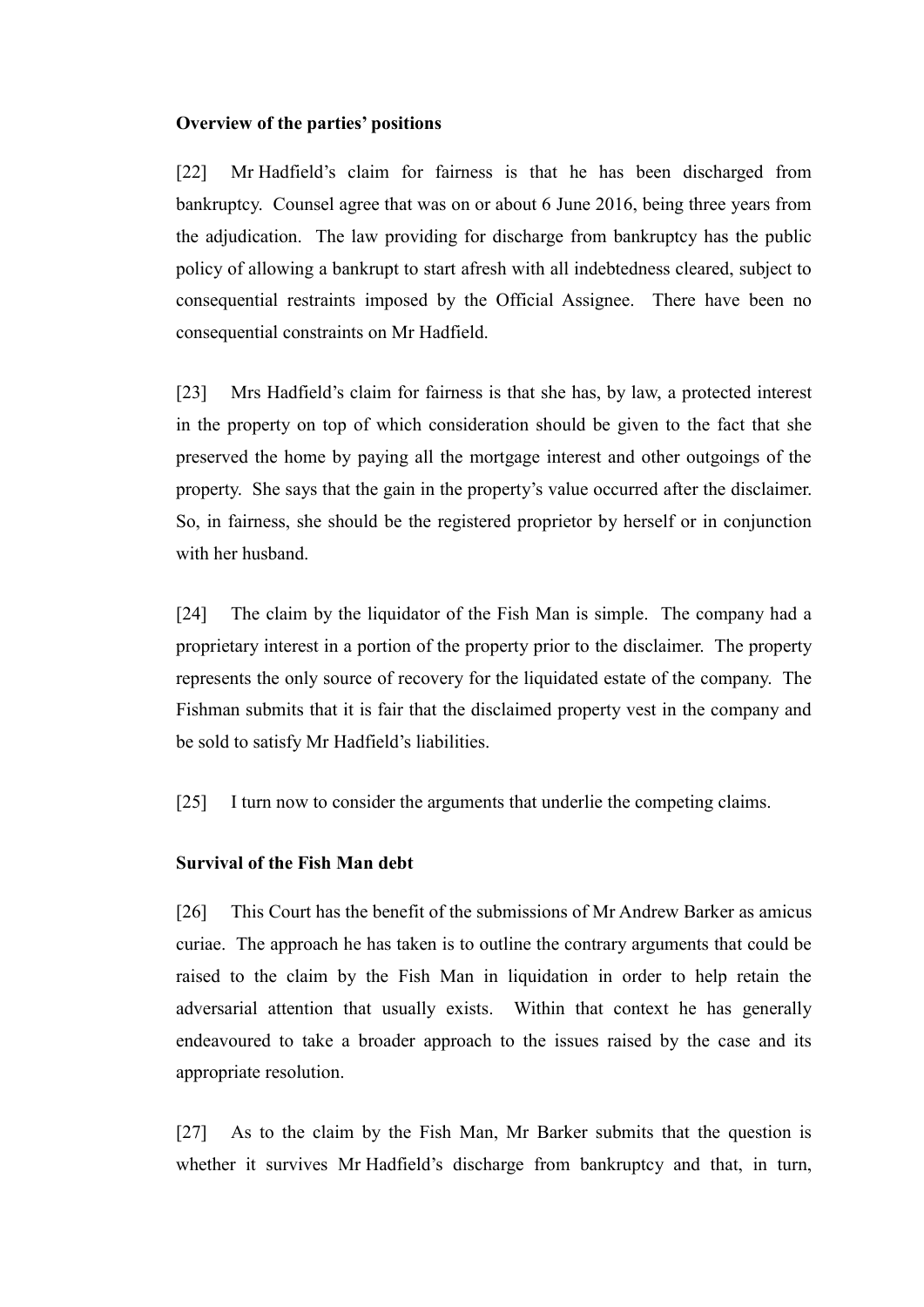depends on whether the claim by the Fish Man against Mr Hadfield is a claim in fraud as that term is used under s 304 of the Insolvency Act. If the claim does survive Mr Hadfield's discharge from bankruptcy, then the appropriate order would be to vest the property in Mr Hadfield on the condition that he sell the property with the subsequent orders made by the Court as to the application of the proceeds of sale. But if the claim of the Fish Man does not survive Mr Hadfield's discharge, then the appropriate order would be to vest the property in Mrs Hadfield. The justification would be that if the property has any equity now it is only because Mrs Hadfield has been paying the mortgage since the property has been disclaimed.

[28] In this regard, there is also another distinction: Mrs Hadfield obviously always had a claim against the property under the PRA, she and Mr Hadfield being married. So, to the extent that she paid the interest on the mortgage it was in her self-interest to do so to protect her property right under the PRA in the family home.

[29] The critical question which potentially resolves the case is whether or not the claim of Fish Man against Mr Hadfield for a breach of fiduciary duties can in any event survive Mr Hadfield's discharge from bankruptcy. If not the proprietary/tracing issue probably does not arise.

[30] Section 290 of the Insolvency Act provides:

#### **290 Automatic discharge 3 years after bankrupt files statement of affairs**

- (1) A bankrupt is automatically discharged from bankruptcy 3 years after the bankrupt files a statement of affairs under section 46 or section 67, but may apply to be discharged earlier.
- (2) However, a bankrupt is not automatically discharged if—
	- (a) the Assignee or a creditor has objected under section 292 and the objection has not been withdrawn by the end of the 3-year period referred to in subsection (1); or
	- (b) the bankrupt has to be publicly examined under section 173 and has not completed that examination; or
	- (c) the bankrupt is undischarged from an earlier bankruptcy.

#### [31] Section 304(1) provides: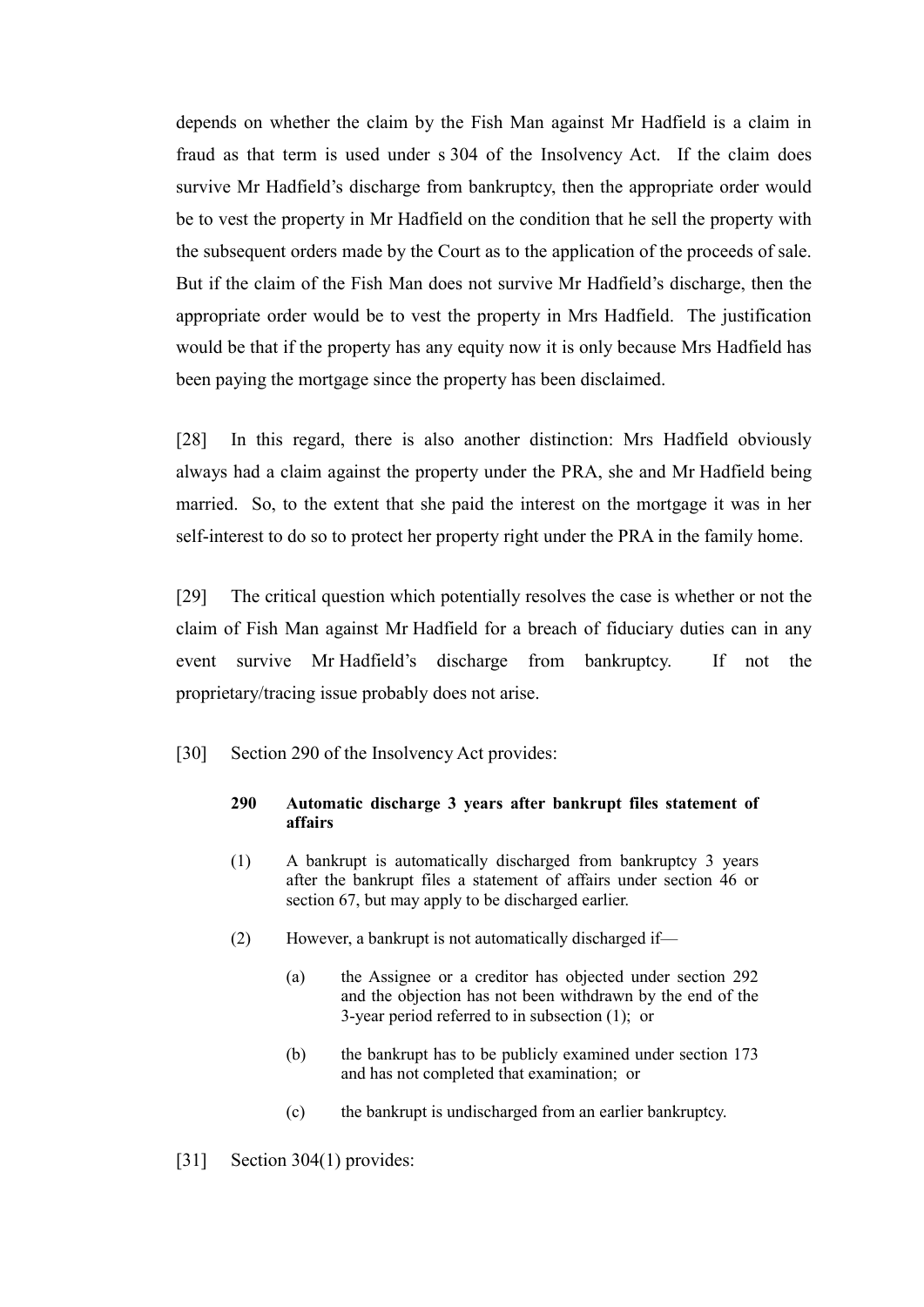#### **304 Debts from which bankrupt is released on discharge**

- (1) On discharge, the bankrupt is released from all debts provable in the bankruptcy except those listed in subsection (2).
- (2) The bankrupt is not released from the following debts:
	- (a) any debt or liability incurred by fraud or fraudulent breach of trust to which the bankrupt was a party:
	- (b) any debt or liability for which the bankrupt has obtained forbearance through fraud to which the bankrupt was a party:
	- (c) any judgment debt or amount payable under any order for which the bankrupt is liable under section 147 or section 298:
	- (d) any amount payable under a maintenance order under the Family Proceedings Act 1980:
	- (e) any amount payable under the Child Support Act 1991.

[32] The relevant qualification is said to be s  $304(2)(a)$ , a debt or liability incurred by fraud or a fraudulent breach of trust.

[33] The question then becomes whether or not the breach of fiduciary obligation of Mr Hadfield, as a director, to pay the PAYE and GST, is "fraud or fraudulent breach of trust".

[34] That question has to be answered against a consideration of the purpose of the policy of the IA to discharge bankrupts from all debts. $<sup>2</sup>$ </sup>

[35] My attention has been drawn to the High Court decision of *FE Investments*  Ltd v Klisser.<sup>3</sup> Mr Klisser was director and shareholder of a company called Leisureworld. As a financing arrangement, FE Investments Ltd purchased goods from Leisureworld's suppliers to be shipped to their country of destination. Leisureworld was to purchase these goods from FE Investments before the goods cleared Customs. The allegation was that at the direction of Mr Klisser, Leisureworld sold FE Investments' goods receiving the proceeds of sale and

 $\frac{1}{2}$ Interpretation Act 1999, s 5.

<sup>&</sup>lt;sup>3</sup> *FE Investments Ltd v Klisser* [2010] 2 NZLR 217 (HC).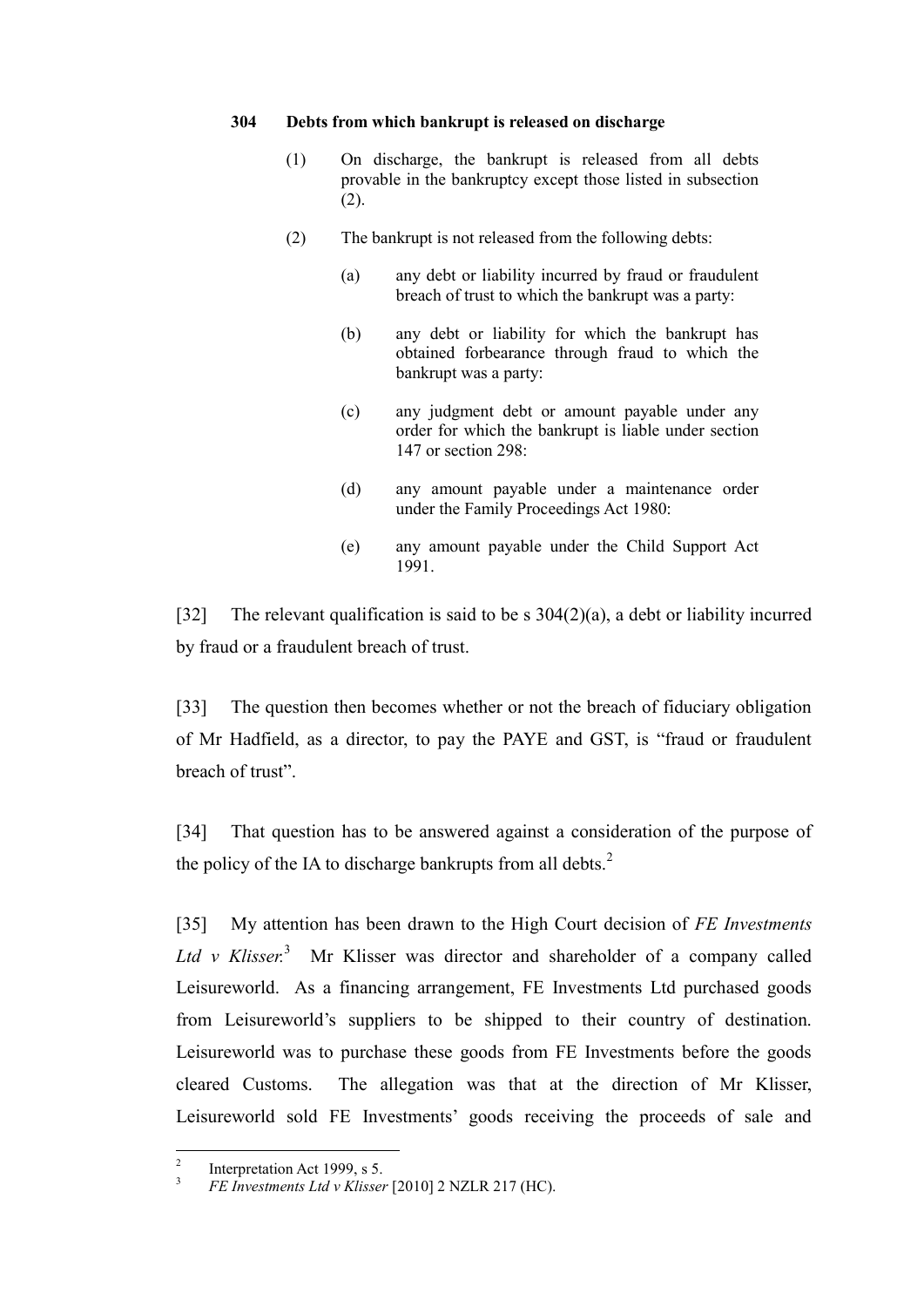applying them for their own purposes, rather than repaying FE Investments. FE Investments commenced proceedings against Mr Klisser personally in 2007 alleging dishonest assistance. Then Mr Klisser was adjudicated bankrupt on his own application in April 2008 and accordingly proceedings against him were stayed. The case before the High Court was an application for leave to continue proceedings against Mr Klisser under s 76(2) of the IA. In this context FE Investments argued that these proceedings would survive Mr Klisser's bankruptcy under s 304(2)(a) of the IA.

[36] It is sufficient from this record of the material facts for it to be clear that the alleged fraud was a deliberate thwarting by Mr Klisser of the contract between FE Investments Ltd and Leisureworld. The diversion of the proceeds of sale personally by Mr Klisseer was clearly a fraud on FE Investments.

[37] Not surprisingly, Stevens J held that the term "fraud" in that subsection included equitable fraud. It is clear in making that finding that Stevens J saw himself as dealing with "dishonest assistance", repeatedly using that description.<sup>4</sup>

[38] The conduct of Mr Hadfield here is not dishonest assistance. Rather, it is a common case of a director of a company continuing to spend on the necessary inputs, such as food for the fish and retaining the employees, ahead of the tax debts. He did not do this with an intention to defeat the Inland Revenue in the long run, but rather to save the business. Stevens J's judgment can therefore be distinguished on the basis that it reinforces the importance of confining s 304(2)(a) to dishonesty, the presence of which creates an exception to the public policy of discharging bankrupts from all debts after three years.

[39] It will be recalled that the Fish Man proved its debt against Mr Hadfield in his bankruptcy. Essentially the Fish Man is now endeavouring to pursue that debt notwithstanding Mr Hadfield's automatic discharge from bankruptcy, after three years.

 $\overline{a}$ 4

See [46], [47] and [48].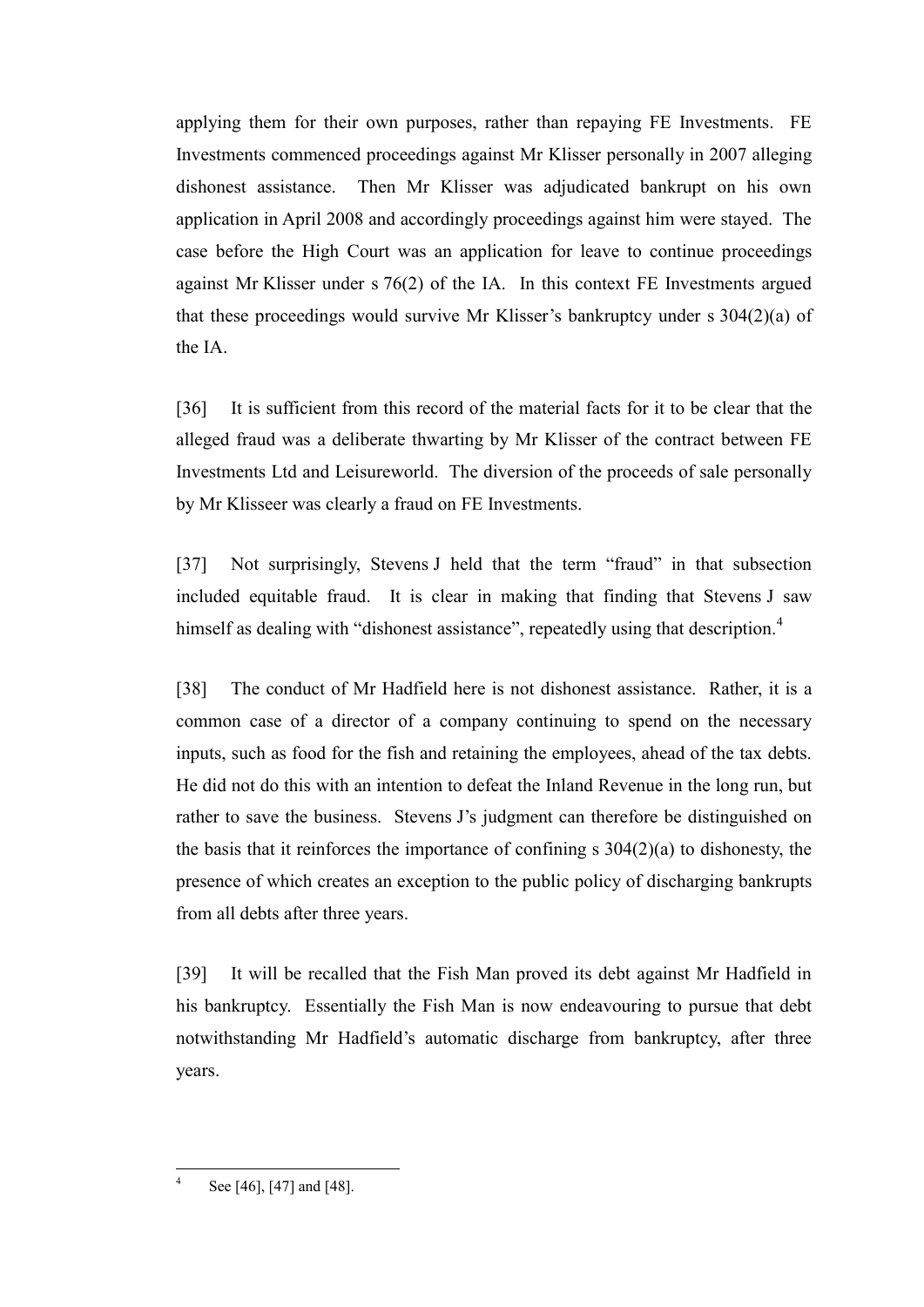[40] It has long been recognised that it is in the public interests for bankrupts to be discharged after a period of time. On the other hand, it is not in the public interest for fraudulent people to be released from the consequences of fraud. In my view that is the purpose of s  $304(2)(a)$  and (b), as a qualification of the general policy of discharge after three years.

[41] It is a common place event for companies under financial stress to fall behind in tax and for tax arrears to accrue. This is not normally regarded as fraud or fraudulent breach of trust. I find that s 304(2)(a) does not apply to the preference Mr Hadfield gave to his current expenses ahead of the tax liabilities.

[42] As for the exception s  $304(2)(c)$ , it adds nothing that the debt held by the liquidator of the Fish Man is a District Court judgment. But it is plain that the exception does not apply. Section 147 only applies to contributions ordered to be paid by the Official Assignee and s 298 applies where a Court may grant or refuse a discharge.

[43] I conclude that s 304(1) of the Insolvency Act applies, and subs (2) does not apply, so that Mr Hadfield was released automatically from all debts that were provable in the bankruptcy.

### **The liquidator's tracing argument for a proprietary claim**

[44] It may be arguable that though Mr Hadfield has no debt to the Fish Man, the Fish Man still has property in his home. So I go on to consider the proprietary claim by the Fish Man. This argument was presented by Ms Morrison as counsel, and may I say that it was both an argument of the highest quality and expertly presented.

[45] The argument opened with the proposition that the Fish Man suffered a loss following the Official Assignee's disclaimer of the property. The property represents the only source of recovery for the liquidated estate of the company. It is said to be fair, therefore, that a share of the disclaimed property vest in the Fish Man and the whole property be sold to satisfy Mr Hadfield's liabilities. The loss is of a kind referred to subsection (1) of s 119 of the IA. I set out the section again for convenience: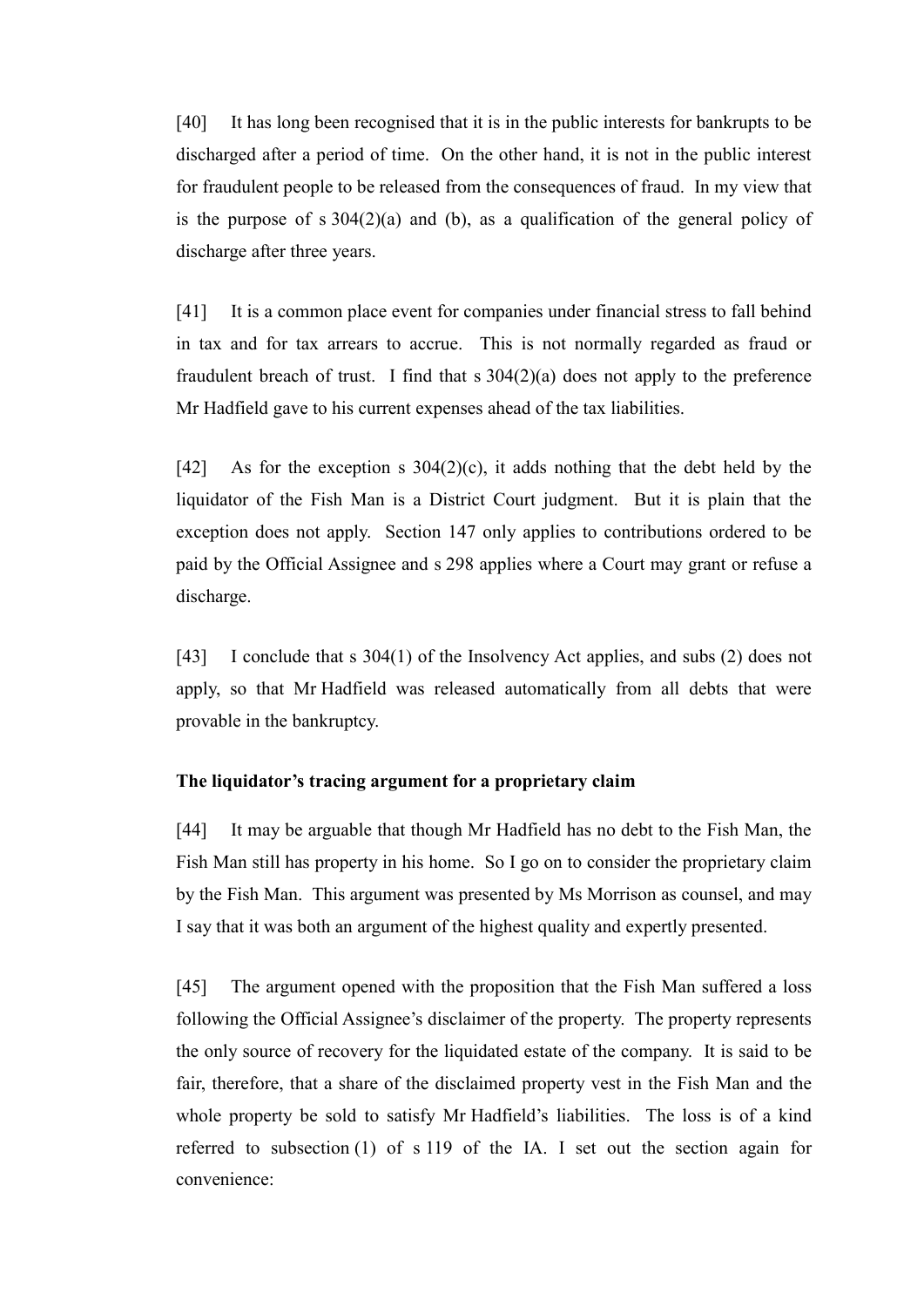#### **119 Position of person who suffers loss as result of disclaimer**

- (1) A person suffering loss or damage as a result of disclaimer by the Assignee may—
	- (a) claim as a creditor in the bankruptcy for the amount of the loss or damage, taking account of the effect of an order made by the Court under paragraph (b):
	- (b) apply to the Court for an order that the disclaimed property be delivered to, or vested in, that person.
- (2) The bankrupt may also apply for an order that the disclaimed property be delivered to, or vested in, the bankrupt.
- (3) The Court may make an order under subsection (1)(b) or (2) if it is satisfied that it is fair that the property should be delivered to, or vested in, the applicant.

### (Emphasis added.)

[46] The Fish Man's argument is that "it is fair" is argued on the basis that the company has proprietary interest in the property by reason of Mr Hadfield's breach of his fiduciary duties as a director to make payment of the tax. It then says that this proprietary interest should be prioritised against the sale proceeds ahead of Mrs Hadfield's protected interest in the property, assuming that her interest is proved. In response to Mrs Hadfield's argument that there is a protected interest in the property by reason of the PRA, Ms Morrison submits is not a proprietary interest. Accordingly, the proprietary interest should have priority over the protected interest. This argument depends on proving that the Fish Man can trace diverted funds into the proceeds of sale of the property.

[47] The Fish Man's proprietary claim stems from Mr Hadfield's use of the company's funds to meet his personal mortgage repayments, at a time when the Fish Man was insolvent. These mortgage payments are said not to have been for legitimate business expenses, such as rent or salaries. Rather, the Fish Man says the payments were for Mr Hadfield's benefit at the expense of the company and its creditors.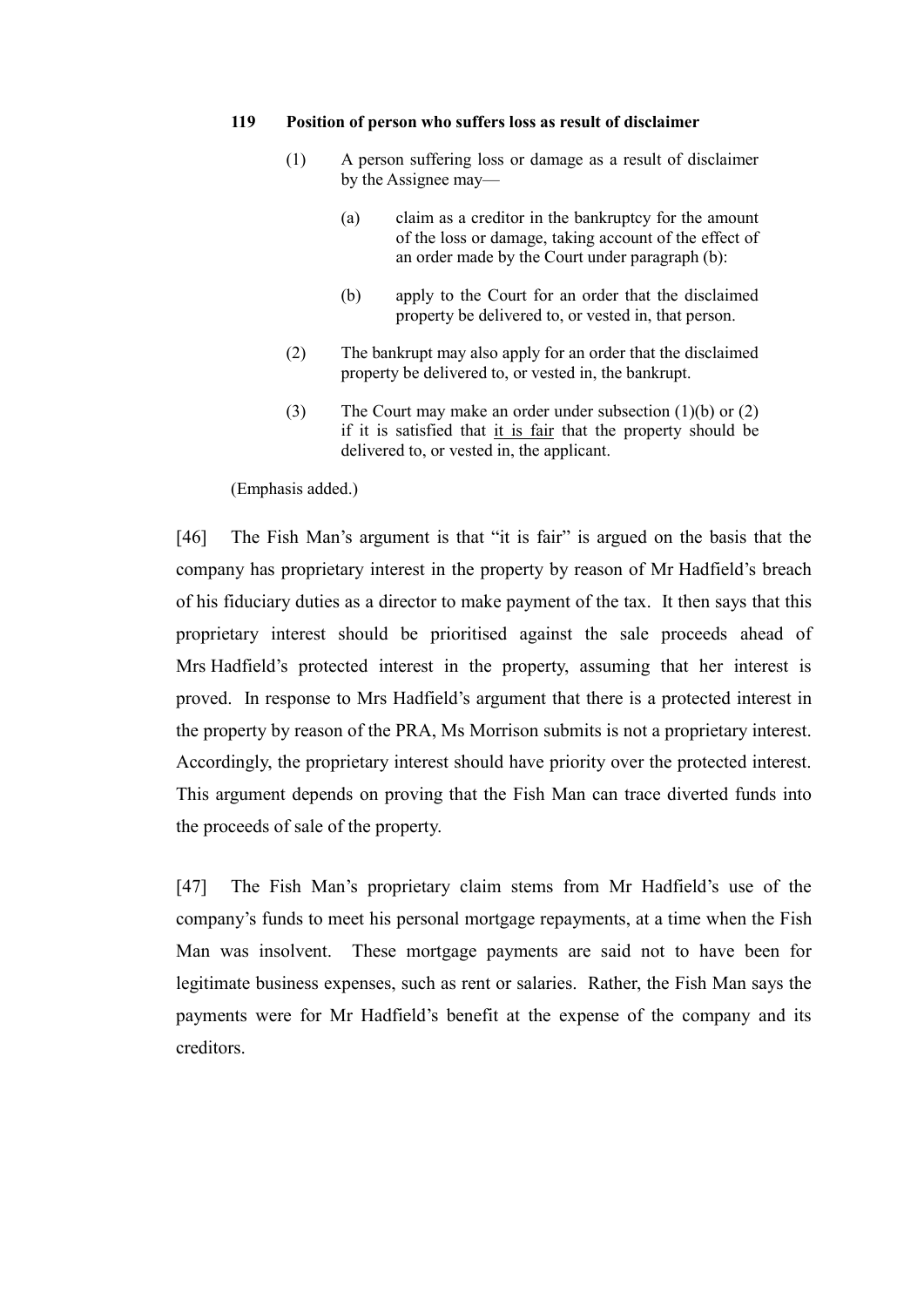### **Breach of fiduciary duty**

[48] The first argument in support of the Fish Man having a proprietary interest in the property is that the expenditure by Mr Hadfield as director of the Fish Man to pay the funds of the company to reduce mortgage payments was in breach of his fiduciary duties as a director of the company. I do not have any difficulty with this proposition. The Fish Man relies on four decisions. The first is *Selangor United Rubber Estates Ltd v Craddock (No.3)*.<sup>5</sup> In that case the defendant's directors misapplied company funds and were held liable in equity to account as trustees to the plaintiff company. In the second decision, *Karak Rubber Company Ltd v Burden*   $(No.2)$ <sup>6</sup> likewise, a director misapplied company funds. The Court held that the director was a trustee of the funds in the company's account and went on to hold Barclay's Bank liable as constructive trustee for paying out on the company's cheque and circumstances where a reasonable banker would have been put on inquiry. The Court upheld a claim against the bank in equity. In the third case, *Victoria Street Apartments Ltd (In Liquidation) v Sharma*, 7 a director had misapplied company funds at a time the company was insolvent. The Court held that he had breached his fiduciary duties. Finally, in a judgment of Woolford J in *Torbay Holdings Ltd v Napier,*<sup>8</sup> a director had misappropriated company funds which were used by the director to purchase and construct a house for himself. The Judge found the director had used the company funds to pay his personal creditors, which jeopardised the company's ability to pay its own debts. Accordingly, the use of such funds was not to the benefit of the company and the director was in breach of his fiduciary duties.

[49] The hurdle in the Fish Man's argument is to move from a finding that the director misapplying the funds was in breach of fiduciary duties to the company, to a finding that the company has a proprietary interest in the property of the director. In this regard, Ms Morrison, counsel for the Fish Man, argued that the breach of fiduciary duty by Mr Hadfield gave rise to a constructive trust, and that the funds could be traced.

 $\overline{a}$ 

<sup>5</sup> *Selangor United Rubber Estates Ltd v Craddock (No.3)* [1968] 2 All ER 1073.

<sup>6</sup> *Karak Rubber Company Ltd v Burden (No.2)* [1972] 1 All ER 1210.

<sup>7</sup> *Victoria Street Apartments Ltd (In Liquidation) v Sharma* HC Auckland, CIV-2009-404-8377, 14 October 2011.

<sup>8</sup> *Torbay Holdings Ltd v Napier* [2015] NZHC 2477.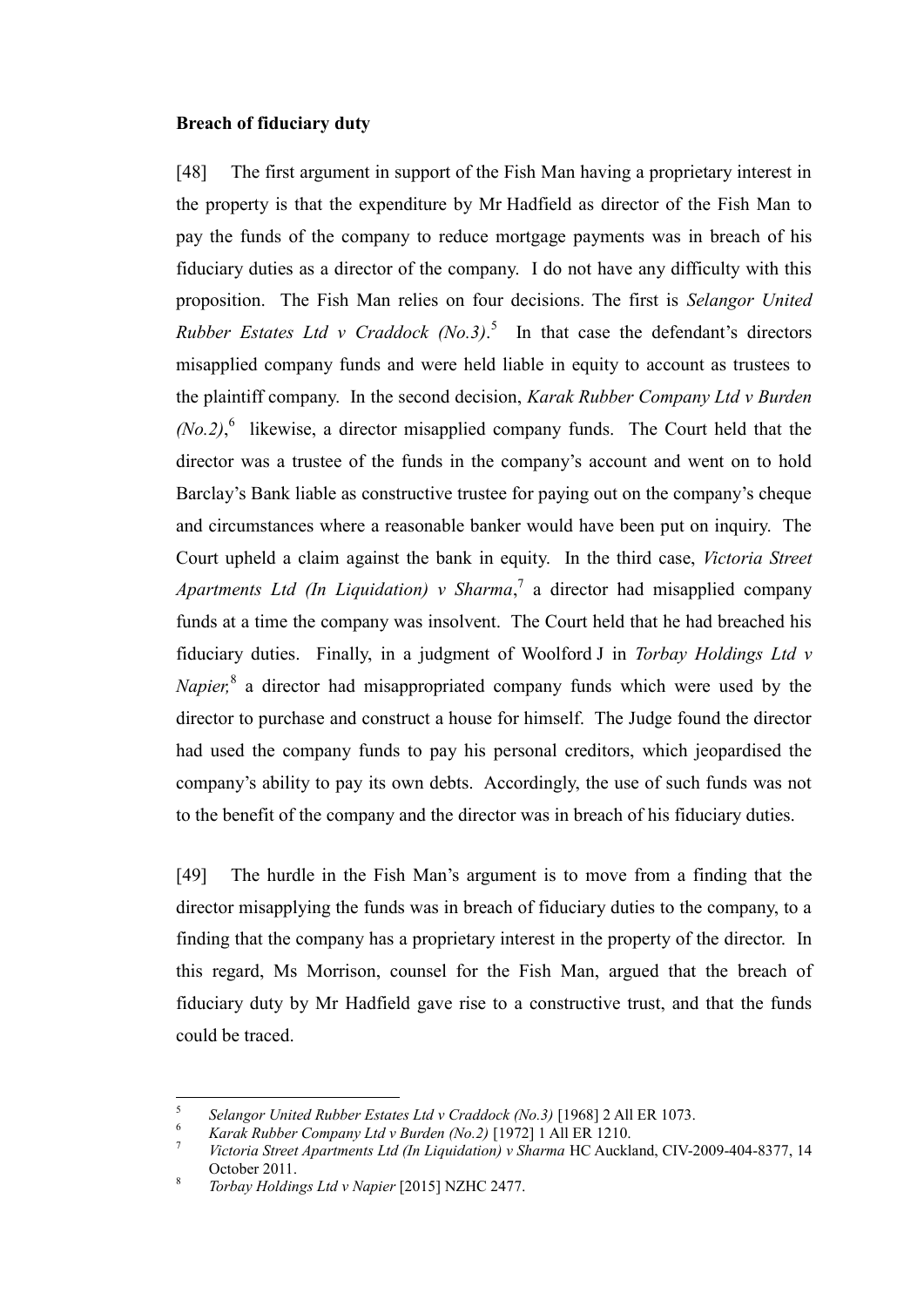#### *Constructive trust*

[50] The liquidator's case is to contend that, as a consequence of breach of fiduciary duties, a constructive trust arises as a remedial device that could be, and should be, shaped to fit the circumstances of the case, citing Hammond J in *Dickie v Torbay Pharmacy (1986) Ltd*: 9

As to the nature of a constructive trust, there has been a great deal of juristic debate as to whether such is a substantive institution, or a remedial device. And, is such declaratory of something that always existed — and hence is more like an express trust? Or, is it "constituted", and hence essentially a remedial vehicle? Or, is there more than one kind of constructive trust? My own view is that, functionally, constructive trusts can (and do) serve a variety of purposes. And whether such should be decreed must turn less on abstract theory than on the facts of a given case; the nature of the "wrong" committed; whether proprietary relief is appropriate at all; and the variety of discretionary considerations which routinely attend an exercise of this kind.

In my view, in this case there has been a breach of fiduciary duty. It is appropriate that there should be proprietary relief: how else is real property to be "restored" to the rightful beneficiaries? The Court constitutes the trust in a case such as this. If that is so, it can, where appropriate, nominate the beneficiaries. If this conclusion is correct, the issue comes down to whether, in the exercise of the Court's discretion in this case, B should be excluded?

[51] The facts of that case were far removed from here. The setting in the *Torbay Pharmacy* case was the acquisition of a site at Takapuna across the road from a medical practice. The plaintiffs were the doctors who owned the medical practice. The original concept had been a co-venture between the doctors and a businessman, Mr Buchanan, (B). Negotiations ensued with Mainzeal and looked as though they would fall through. B then conceived a scheme which could be put in place as a back-up agreement which would have his friend, J, enter into a conditional agreement to buy the site directly from its owner, Steel and Tube, so that if the Mainzeal negotiations fell through at least the site would be secured and could still be developed in some manner by B with the plaintiffs. This back-up concept was put to the plaintiffs and they agreed to Bs suggestion the nominee should be J. J utilised the company, Torbay Pharmacy (1986) Ltd (Torbay). Torbay entered into a contract to purchase the site. The contract was conditional on the directors of Torbay's approval, really J. The plaintiffs became aware shortly thereafter that J was claiming to be an actual participant, not a nominee. The plaintiffs refused to accept J

 $\overline{a}$ <sup>9</sup> *Dickie v Torbay Pharmacy (1986) Ltd* [1995] 3 NZLR 429 (HC) at 441.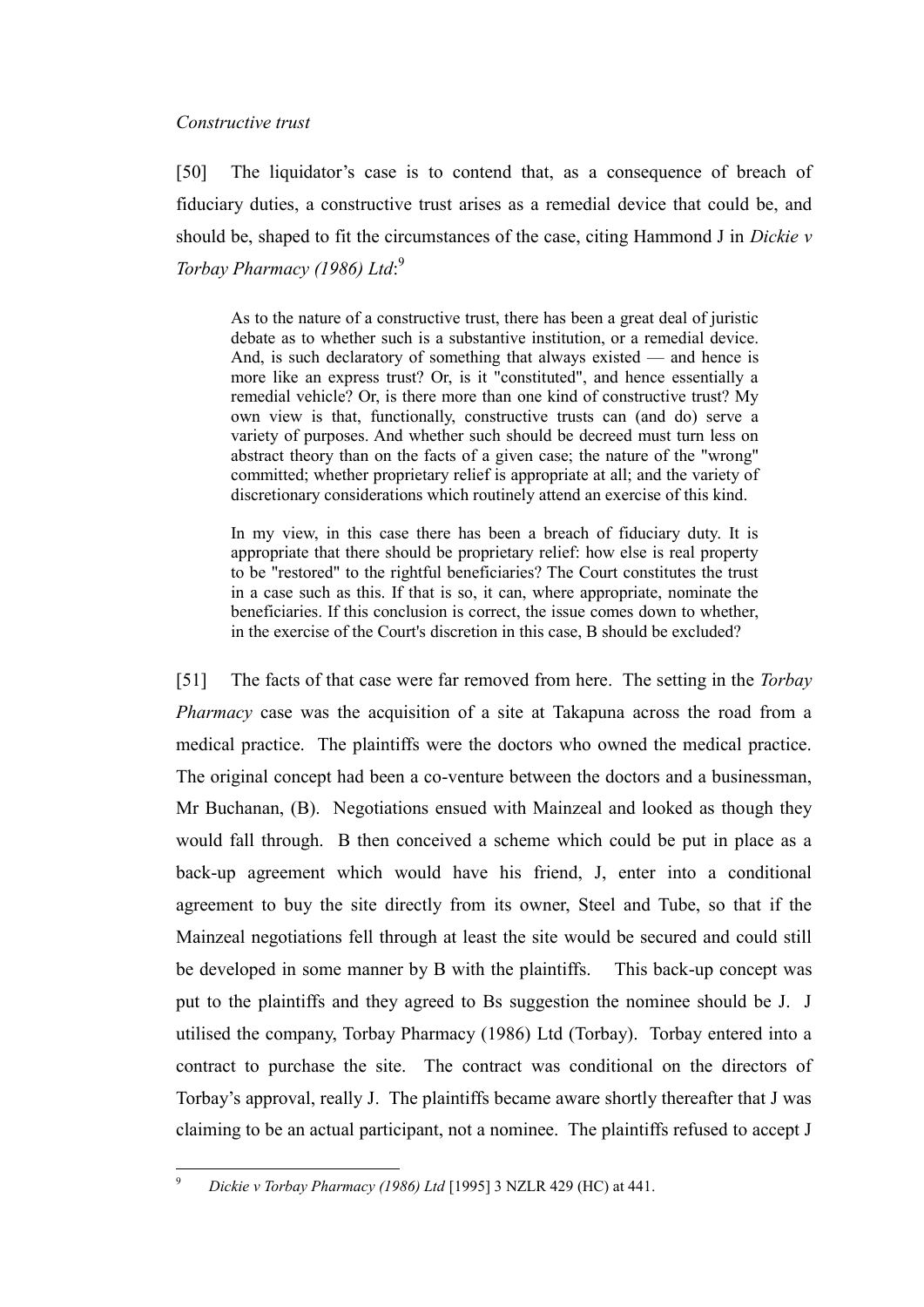as a partner. B stood by J rather than the plaintiffs. B and J formed another company and proposed to transfer the title to this company "Redmount". Redmount acquired the site. The plaintiffs sought a declaration that Torbay and Redmount were trustees for them.

[52] The Judge found that J was the agent for the plaintiffs and B and no more. Therefore, J could not take the property in his own right and his company Torbay, so that Torbay and/or Redmount held the land on a constructive trust for the plaintiffs and (possibly) B. The Judge found that B was a fiduciary as between himself and the doctors that he had breached that relationship by making the unauthorised agreement with J. The Judge recognised the remedy of constructive trust which he saw as proprietary relief. He did not apply a tracing remedy.

[53] For a tracing remedy, Ms Morrison relied on the leading case of *Foskett v McKeown*<sup>10</sup> and particularly on the judgment of Lord Millett. The facts of that case involved a situation where a number of purchasers had entrusted funds to M and an associate for a property development in Portugal. The scheme was never carried out, and M, in breach of trust, used some of the purchasers' money to pay two annual premiums on a whole of life insurance policy. M divested himself of any beneficial interest, and appointed the policy to be held for the benefit of three children. M subsequently committed suicide, whereupon the insurers paid £1 million Sterling to the trustees of the policy.

[54] Ms Morrison took the Court carefully through *Foskett v McKeown*,<sup>11</sup> but did not compare the material facts of that case with the material facts of this case, maybe because one cannot. She then concluded that the remedy was a combination of either recognising a constructive trust imposed on Mr Hadfield or tracing. I am going to focus first on whether or not *Foskett v McKeown*, is an authority which justifies tracing in this case.

 $10$ <sup>10</sup> *Foskett v McKeown* [2001] 1 AC 102 (HL).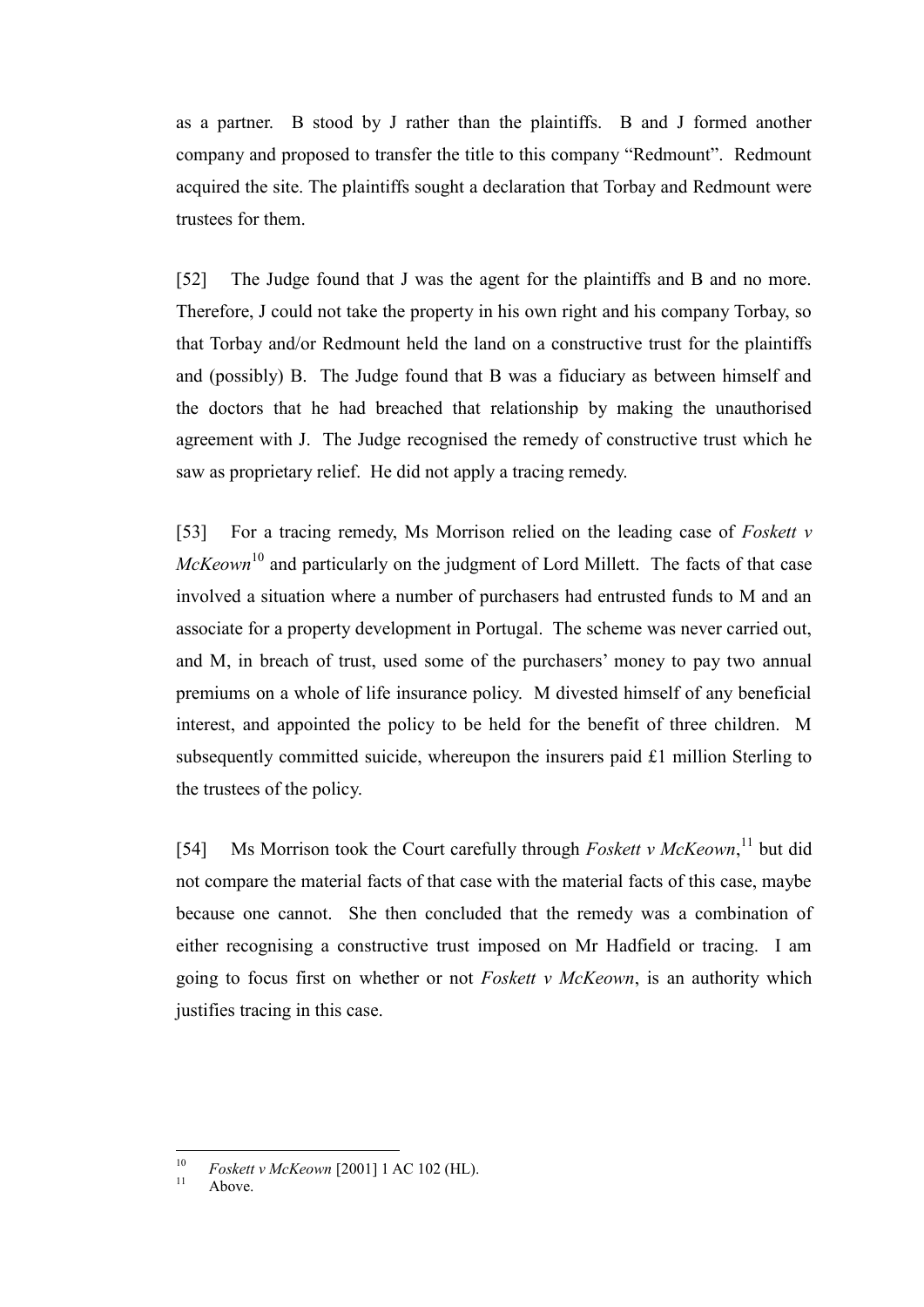[55] The House of Lords held that the purchasers had a proprietary interest in the policy moneys by tracing the money through the premiums which were paid by M with their funds. Lord Millett said:<sup>12</sup>

The simplest case is where a trustee wrongfully misappropriates trust property and uses it exclusively to acquire other property for his own benefit. In such a case the beneficiary is entitled at his option either to assert his beneficial ownership of the proceeds or to bring a personal claim against the trustee for breach of trust and enforce an equitable lien or charge on the proceeds to secure restoration of the trust fund. He will normally exercise the option in the way most advantageous to himself. If the traceable proceeds have increased in value and are worth more than the original asset, he will assert his beneficial ownership and obtain the profit for himself. There is nothing unfair in this. The trustee cannot be permitted to keep any profit resulting from his misappropriation for himself, and his donees cannot obtain a better title than their donor. If the traceable proceeds are worth less than the original asset, it does not usually matter how the beneficiary exercises his option. He will take the whole of the proceeds on either basis. This is why it is not possible to identify the basis on which the claim succeeded in some of the cases.

(Emphasis added.)

- [56] Clearly this is not a case like that.
- [57] Lord Millett goes on to say:  $13$

A more complicated case is where there is a mixed substitution. This occurs where the trust money represents only part of the cost of acquiring the new asset. As James Barr Ames pointed out in "Following Misappropriated Property into its Product" (1906) 19 HarvLRev 511, consistency requires that, if a trustee buys property partly with his own money and partly with trust money, the beneficiary should have the option of taking a proportionate part of the new property or a lien upon it, as may be most for his advantage. In principle it should not matter (and it has never previously been suggested that it does) whether the trustee mixes the trust money with his own and buys the new asset with the mixed fund or makes separate payments of the purchase price (whether simultaneously or sequentially) out of the different funds. In every case the value formerly inherent in the trust property has become located within the value inherent in the new asset.

Again this is not one of those cases. The money diverted to servicing the mortgage cannot in any way be described as a cost of acquiring the property.

 $12$  $12$  At 130 A-C.

At  $130$  F-G.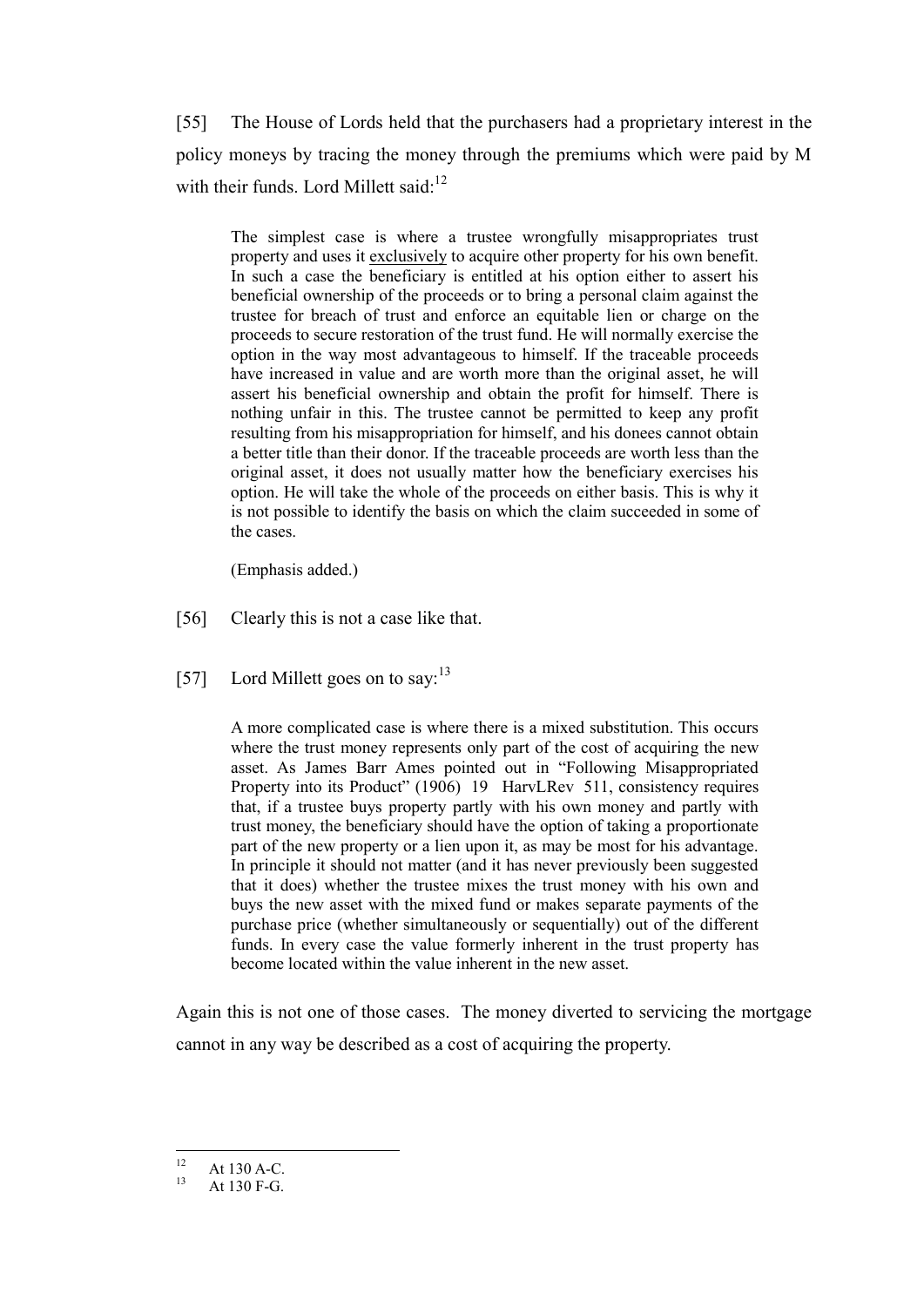[58] Lord Millett goes on to examine the rule, and its rationale, as stated by Samuel Williston, $14$  again confining the rule to where money has been furnished with which to acquire a certain investment, "and the proportion it formed of the whole money so invested is known or ascertainable".<sup>15</sup>

[59] Earlier in his judgment Lord Millett had emphasised:<sup>16</sup>

Tracing is thus neither a claim nor a remedy. It is merely the process by which a claimant demonstrates what has happened to his property, identifies its proceeds and the persons who have handled or received them, and justifies his claim that the proceeds can properly be regarded as representing his property.

[60] Lord Millett goes on to distinguish *In re Hallett's Estate; Knatchbull v Hallett*<sup>17</sup> and reaffirm that a claimant can trace an equity into a mixed fund and then goes on to state the rule: $18$ 

Accordingly, I would state the basic rule as follows. Where a trustee wrongfully uses trust money to provide part of the cost of acquiring an asset, the beneficiary is entitled *at his option* either to claim a proportionate share of the asset or to enforce a lien upon it to secure his personal claim against the trustee for the amount of the misapplied money. It does not matter whether the trustee mixed the trust money with his own in a single fund before using it to acquire the asset, or made separate payments (whether simultaneously or sequentially) out of the differently owned funds to acquire a single asset.

[61] The difficulty with the present case is that it cannot be said the relatively small amount being pursued by the liquidator, of \$49,000 was, in any meaningful sense, the cost of acquiring the property. Assuming a table mortgage, there being no evidence to the contrary, the bulk of that sum would be paying the interest on the mortgage and thereby merely preventing the ANZ Bank from exercising a power of sale.

[62] Ms Morrison relied also on the recent decision of Woolford J in *Torbay Holdings Ltd v Napier,*<sup>19</sup> applying the Privy Council's decision in *Republic of Brazil* 

 $14$ Samuel Williston "The Right to Follow Trust Property when Confused with other Property" (1888) 2 HarvLRev 28 at 29.

<sup>15</sup> *Foskett v McKeown*, above n 10, at 130, H.

 $16$  At 128, D.

<sup>&</sup>lt;sup>17</sup> *In re Hallett's Estate; Knatchbull v Hallett* (1880 13 Ch D 696 at 709.

<sup>18</sup> *Fosket v McKeown*, above n 10, at 131, G-H.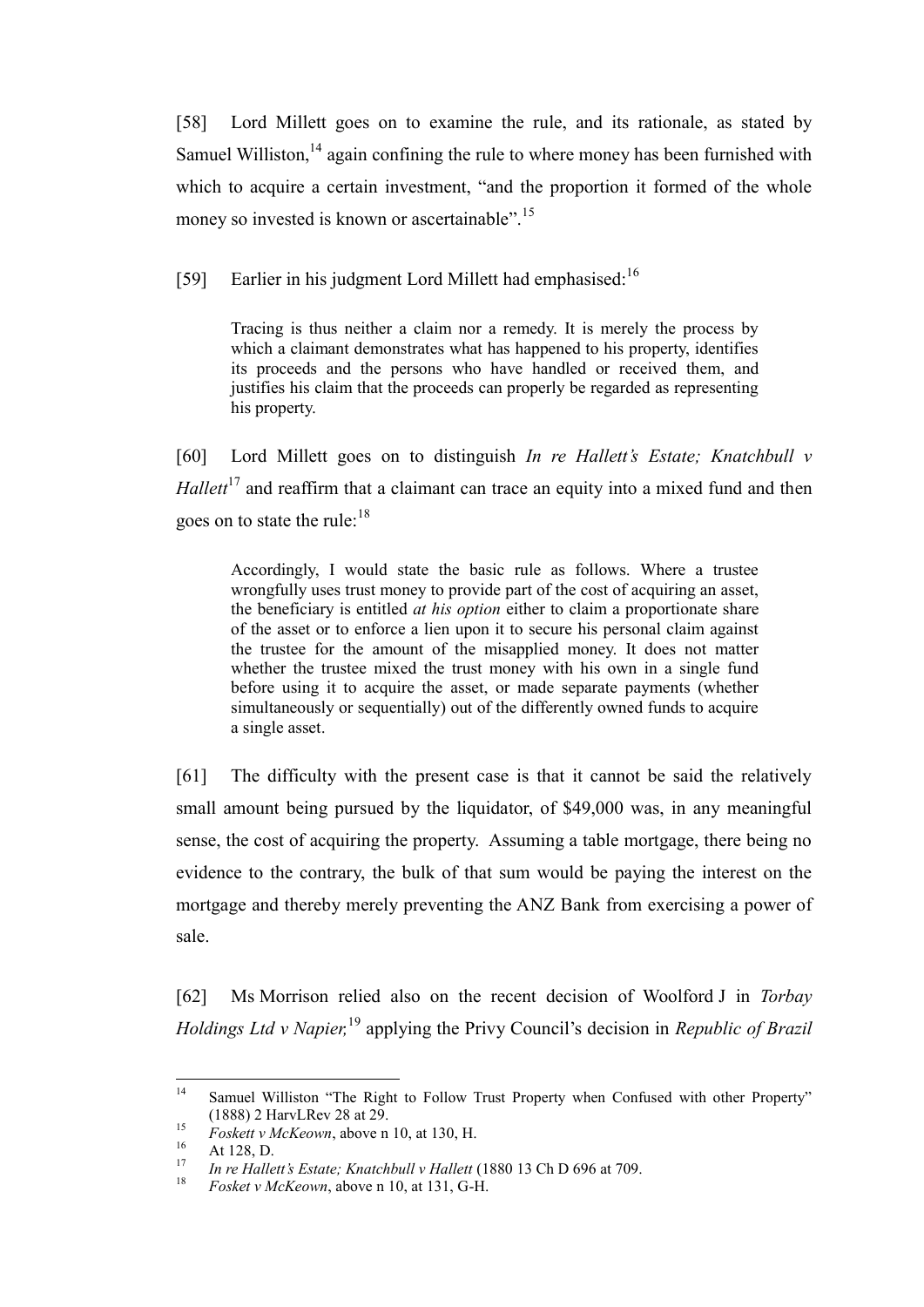*v Durant.<sup>20</sup> Torbay* was a case where the trust moneys were spent on the construction of a house.

[63] The defendants, Mr and Mrs Napier, were employed to run the rest home business of the plaintiff. They had cheque signing authority over the company's bank accounts and day to day control of its finances. They were trusted. There were no effective checks and balances. The plaintiff found that Mr Napier had misappropriated company funds. The amount received by Mr and Mrs Napier and/or their family trust as unauthorised payments over seven years amounted to in excess of \$1 million which, coupled with overpayment of salaries, made a total sum of losses to Torbay Holdings and Torbay Rest Home of \$1,440,288.56.

[64] Woolford J found that at the time, Mr and Mrs Napier as directors of Torbay Holdings and Torbay Rest Home, owed duties to these companies as directors and it was as a result of breach of those duties that the company suffered a loss. He held that they were personally, jointly and severally liable. There were some exceptions for the liability of Mrs Napier. The Judge went on to address liability on the part of the couple for money had and received. But there were problems of tracing the common law of money had and received. $21$ 

…it is now impossible to identify the total amount of the unauthorised payments that actually ended up in the possession or control of Mrs Napier and/or the Napier Family Trust, for the purposes of the claim for money had and received. …The mixing of legitimately and illegitimately obtained funds makes determining the proportions of each difficult.

[65] There was, however, no doubt that Mr Napier had a personal liability to account. Likewise, to a more qualified sense, did Mrs Napier.

[66] Woolford J then moved to the fifth pleaded cause of action which alleged that the property owned by Mr and Mrs Napier was subject to a constructive trust in favour of Torbay Holdings and Torbay Rest Homes because the company's funds had been used to acquire and/or improve the property. The misappropriation of funds coincided with the construction of the house on this property. Some of the rest home

<sup>19</sup> <sup>19</sup> *Torbay Holdings Ltd v Napier*, above n 8.

<sup>&</sup>lt;sup>20</sup> *Republic of Brazil v Durant* [2016] AC 297 at [40].<br><sup>21</sup> *Torbay Holdings Itd.y Napier, above p 8, at* [174]

<sup>21</sup> *Torbay Holdings Ltd v Napier*, above n 8, at [174].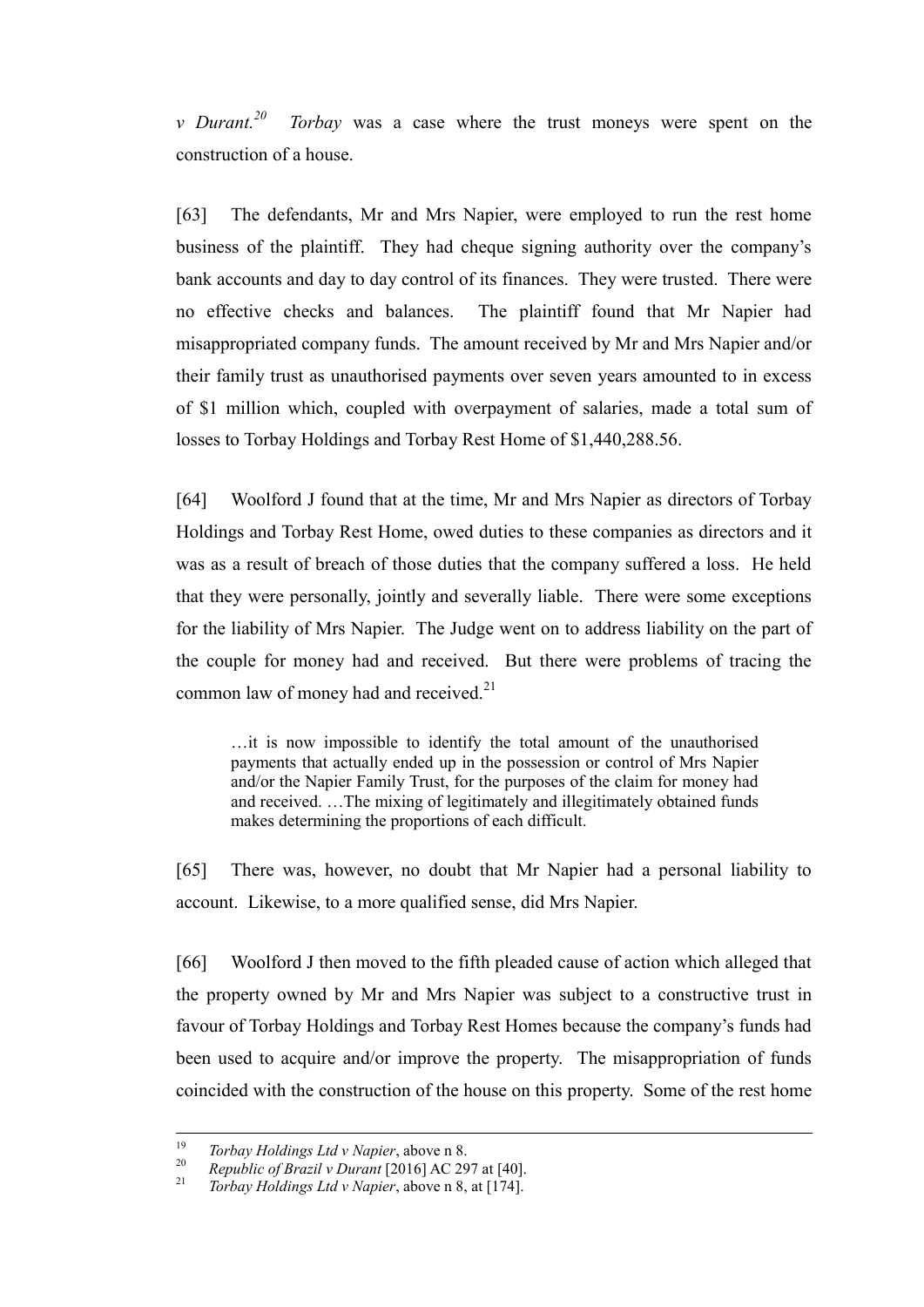cheques could be traced directly to purchases of goods and services in the construction. The value of those cheques was quantified as \$101,473.38. That led to the conclusion of Woolford J that: $^{22}$ 

[210] I consider that the right which Torbay Holdings and Torbay Rest Homes had to the money which was misappropriated by Mr Napier can be traced into the property, giving it an equitable interest in the property. A constructive trust therefore exists over the property up to the value of \$101,473.38.

[67] The Judge then turned to the mixed funds. He relied on a number of cases including *Foskett v McKeown*. He particularly relied on the proposition that where a trustee wrongfully uses trust money to provide part of the cost of acquiring an asset, the beneficiary is entitled at his option to claim either proportional share of the asset or to enforce a lien on it.

[68] That led to his key finding of fact:

[230] The loans in this case were also clearly acquired before the money necessary to make principal and interest payments was acquired, and even once it was acquired (gradually, over a period of years) the series of transactions across the accounts of Mr and Mrs Napier and the Napier Family Trust make it difficult to consistently track which deposits were used toward which payments, and whether at times the deposits into the accounts which were used to make principal and interest payments were legitimate or not. I am, however, of the view, based in part on my analysis of the principal and interest payments made on 15 December 2011 and 29 December 2011 in [112] and [113], that there is sufficient evidence of Mr Napier's misappropriation of funds throughout the accounts to "establish a coordination between the depletion of the trust fund and the acquisition of the asset which is the subject of the tracing claim, looking at the whole transaction, such as to warrant the court attributing the value of the interest acquired to the misuse of the trust fund."<sup>23</sup> *Republic of Brazil v Durant* clearly endorses the ability to claim property rights in the property obtained using loans which were financed by misappropriated money, as occurred here. This is supported by New Zealand case law.<sup>24</sup> This reflects that paying down the loan allowed the defendants to acquire a significant, valuable asset with less debt encumbrance. This is an increase in the value of the house to the Napiers.

[69] I agree with Woolford J's reasoning. The material facts of *Torbay Holdings* justify a finding that the misappropriated funds were used to acquire an asset, the house. By contrast here, unlike *Torbay Holdings*, *Foskett v McKeown* and *Durant*,

 $22\,$  $\frac{22}{23}$  At [210].

<sup>&</sup>lt;sup>23</sup> *Republic of Brazil v Durant*, above n 20, at [40].

<sup>24</sup> *Shannon Agricultural Consulting (in liq) v Shannon* [2015] NZHC 1133.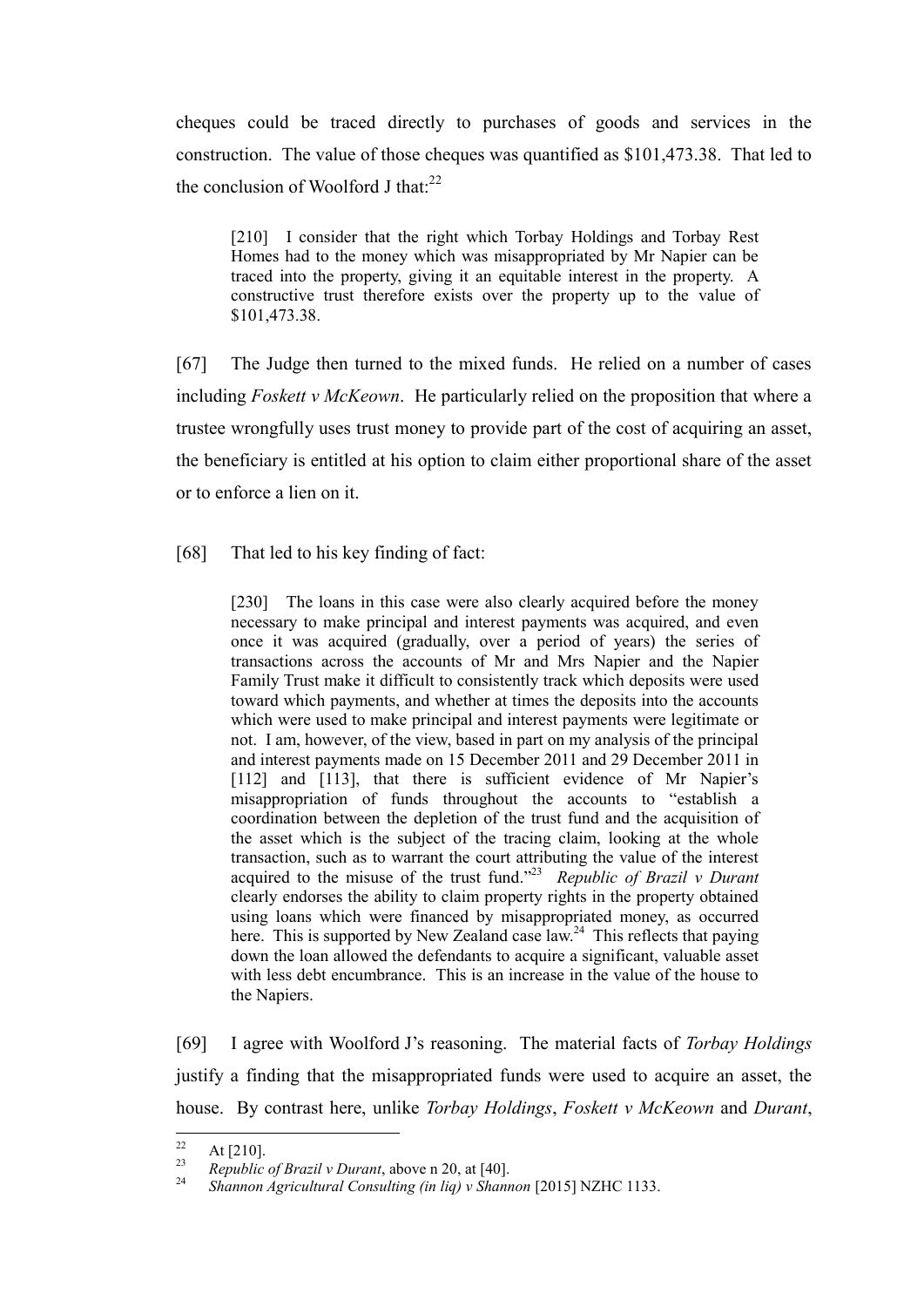the relatively small amount of money paid to meet mortgage payments can by no stretch be posited as payments to acquire an asset. Nor has it been proved that they were significant enough to prevent the house being sold. It needs to be kept in mind that there was evidence that Mrs Hadfield was a significant contributor to the mortgage payments.

[70] I had the benefit of submissions from Mr Andrew Barker as amicus curiae. He began with what he described as "general problems with the alleged proprietary claim". Of the sum of \$49,159 used to pay the mortgage, the majority of that sum, \$29,572 was paid between 1 April 2009 and 3 November 2010. The payments were part of the judgment obtained against Mr Hadfield in the District Court. It was a judgment for money sum only. The remainder of \$19,586.55 relates to payments made earlier between 1 April 2008 and 31 March 2009. There has been no judgment in favour of the Fish Man in this amount and moreover, it does not appear that this amount has been the subject of a claim in the bankruptcy of Mr Hadfield. Mr Hadfield challenges the claim.

[71] More substantially, Mr Barker queries the availability of tracing as a remedy to follow these small sums.

[72] Mr Barker further submitted "the usual rule is that funds cannot be traced, either in law or equity, once they are paid to discharge a debt" citing *In Re Diplock<sup>25</sup>* and *Re Registered Securities Ltd*. 26

[73] He recognises there has been some movement on this issue recently, citing the Privy Council decision in *Federal Republic of Brazil v Durant International Corpn & Anor.*<sup>27</sup> That was a case of tracing bribes received by the former Mayor of Sao Paulo and his son during the Mayor's time in office. The funds had been transferred between various accounts. Between 9 January and 6 February 1998, 13 payments totalling US\$10.5 million were paid into the "Chanani" account (based in New York). Between 14 to 23 January 1998, six payments were made totalling US\$13.12 million from the "Chanani" account into the "Durant" account (based in

<sup>25</sup> <sup>25</sup> *In Re Diplock* [1948] Ch 465 at 584.

<sup>&</sup>lt;sup>26</sup> *Re Registered Securities Ltd* [1991] 1 NZLR 545 (CA) at 554.

<sup>27</sup> *Republic of Brazil v Durant*, above n 20.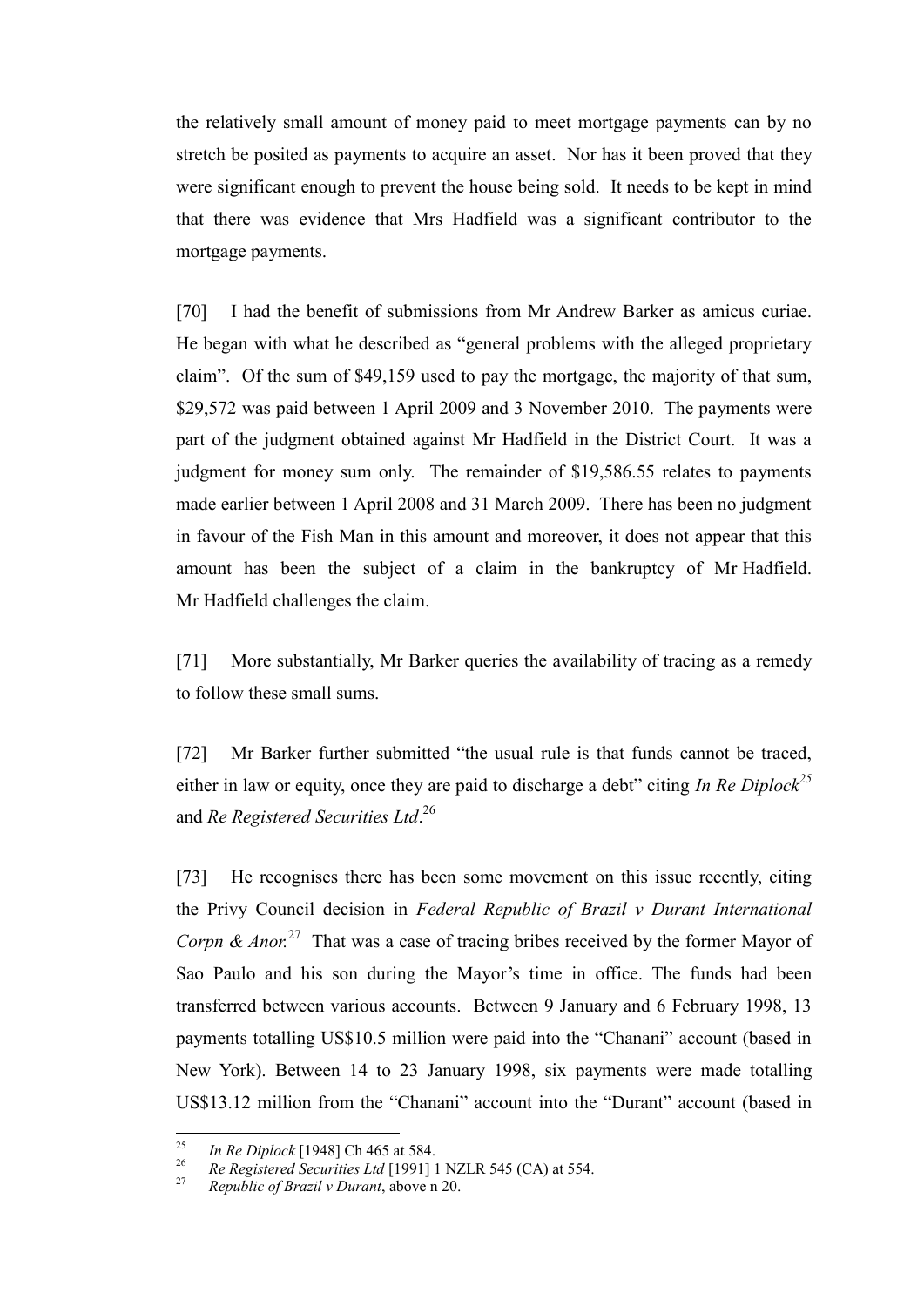Jersey). Between 22 January and 23 February 1998 four payments were made totalling \$13.5 million from the "Durant" account into the "Kildare" account (also based in Jersey). The Federal Republic of Brazil and Municipal of Sao Paolo sought the recovery of the initial US\$10.5 million. The defendants argued that their liability was for US\$7.7m on the basis that it is not possible for the Court to backwards trace. They argued: $^{28}$ 

…that the last three payments into the Chanani account identified as proceeds of the bribery were made on dates between 26 January and 6 February 1998, and so came after the final payment from the Chanani account to the Durant account. It is submitted that those three payments into the Chanani account cannot be traced to the defendants because there is no sound doctrinal basis for "backwards tracing".

[74] In addition, there were periods when legitimate withdrawals from the accounts had reduced the account balance below that level of the bribes paid in at that time.

[75] The Privy Council described the problem as follows:  $2^9$ 

The doctrine of tracing involves rules by which to determine whether one form of property interest is properly to be regarded as substituted for another. It is therefore necessary to begin with the original property interest and study what has become of it. If it has ceased to exist, it cannot metamorphose into a later property interest.

[76] The Privy Council then reviewed the academic debate on backward tracing between Professors Smith<sup>30</sup> and Conaglen<sup>31</sup> and concluded:<sup>32</sup>

More particularly the plaintiffs submit, as Professor Smith argues, that money used to pay a debt can in principle be traced into whatever was acquired in return for the debt. That is a very broad proposition and it would take the doctrine of tracing far beyond its limits in the case law to date. As a statement of general application, the Board would reject it. The courts should be very cautious before expanding equitable proprietary remedies in a way which may have an adverse effect on other innocent parties. If a trustee on the verge of bankruptcy uses trust funds to pay off an unsecured creditor to whom he is personally indebted, in the absence of special circumstances it is

<sup>28</sup>  $\frac{28}{29}$  At [10].

 $\frac{29}{30}$  At 17.

<sup>30</sup> The argument of Dr Lionel Smith in *The Law of Tracing* (1997) was referred to by Sir Richard Scott V-C in *Foskett v McKeown*, above n 10.

 $31$  Matthew Conaglen "Difficulties with tracing backwards" (2011) 127 LQR 432.

<sup>32</sup> *Federal Republic of Brazil v Durant International Corporation*, above n 20, at [32].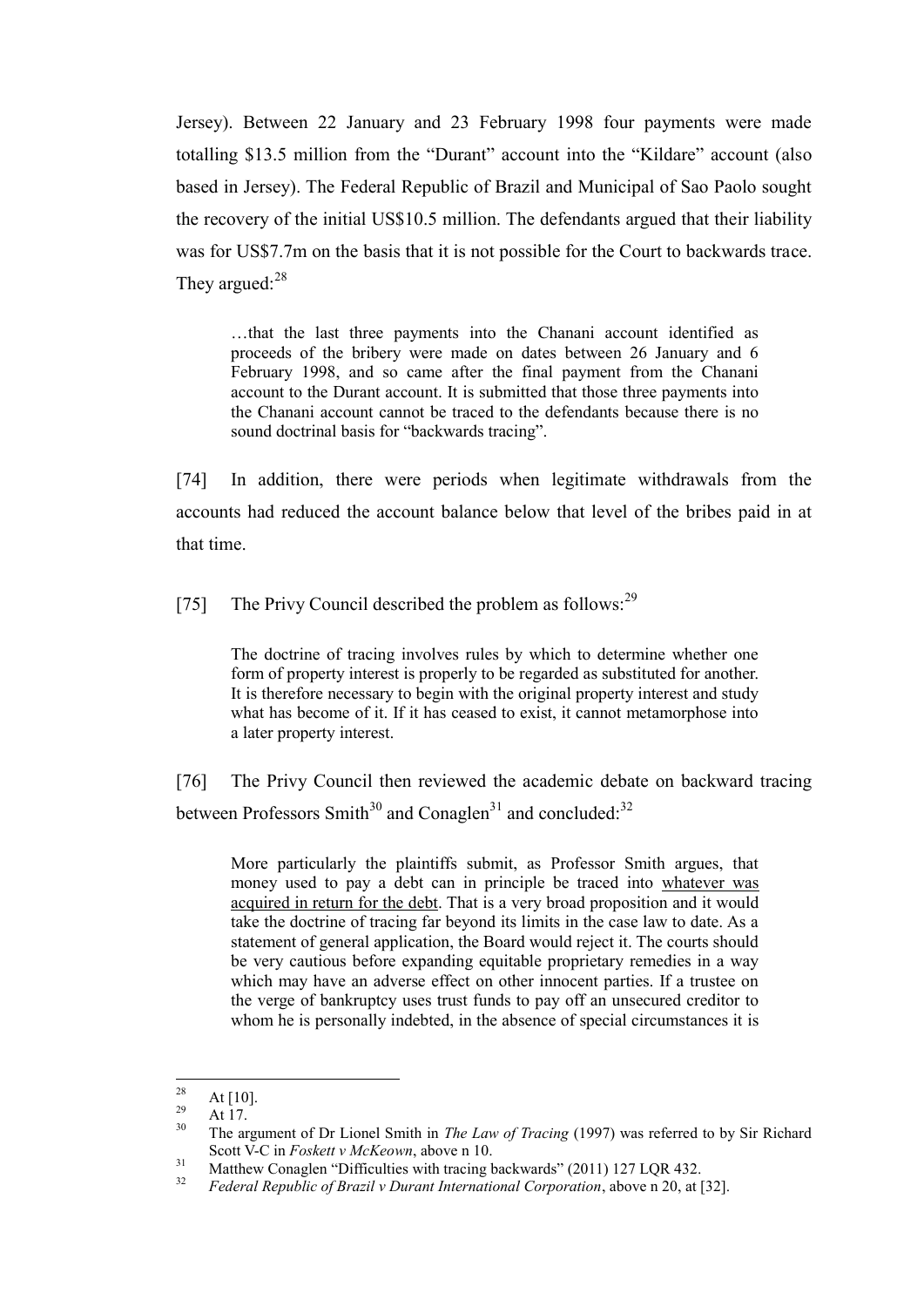hard to see why the beneficiaries' claim should take precedence over those of the general body of unsecured creditors.

(Emphasis added.)

[77] The Board went on then to state the principle as follows:  $33$ 

The Board therefore rejects the argument that there can never be backward tracing, or that the court can never trace the value of an asset whose proceeds are paid into an overdrawn account. But the claimant has to establish a coordination between the depletion of the trust fund and the acquisition of the asset which is the subject of the tracing claim, looking at the whole transaction, such as to warrant the court attributing the value of the interest acquired to the misuse of the trust fund. This is likely to depend on inference from the proved facts, particularly since in many cases the testimony of the trustee, if available, will be of little value.

(Emphasis added.)

[78] Applying the principle to the facts, the Board held:  $34$ 

The development of increasingly sophisticated and elaborate methods of money laundering, often involve a web of credits and debits between intermediaries, makes it particularly important that a court should not allow a camouflage of interconnected transactions to obscure its vision of their true overall purpose and effect. If the court is satisfied that the various steps are part of a co-ordinated scheme, it should not matter that, either as a deliberate part of the choreography or possibly because of the incidents of the banking system, a debit appears in the bank account of an intermediary before a reciprocal credit entry. The Board agrees with Sir Richard Scott V-C's observation in *Foskett v McKeown* [1998] CH 265, 283 that the availability of equitable remedies ought to depend on the substance of the transaction in question and not on the strict order in which associated events occur.

In the present case the Royal Court and the Court of Appeal were justified in concluding that the necessary connection between the bribes itemised in schedule 3 and the receipts itemised in schedule 5 was proved, having regard in particular to the admission in the pleadings as to the link between the sums received by the defendants and the Chanani account. …

[79] The reader would have noted that as with Lord Millett's judgment in *Foskett v McKeown* all of these underlined passages in *Durant* reflect the use of money to acquire wholly, or in company with others, an asset.

…

 $33$  $\frac{33}{34}$  At [40].

<sup>34</sup> At [38] and [42].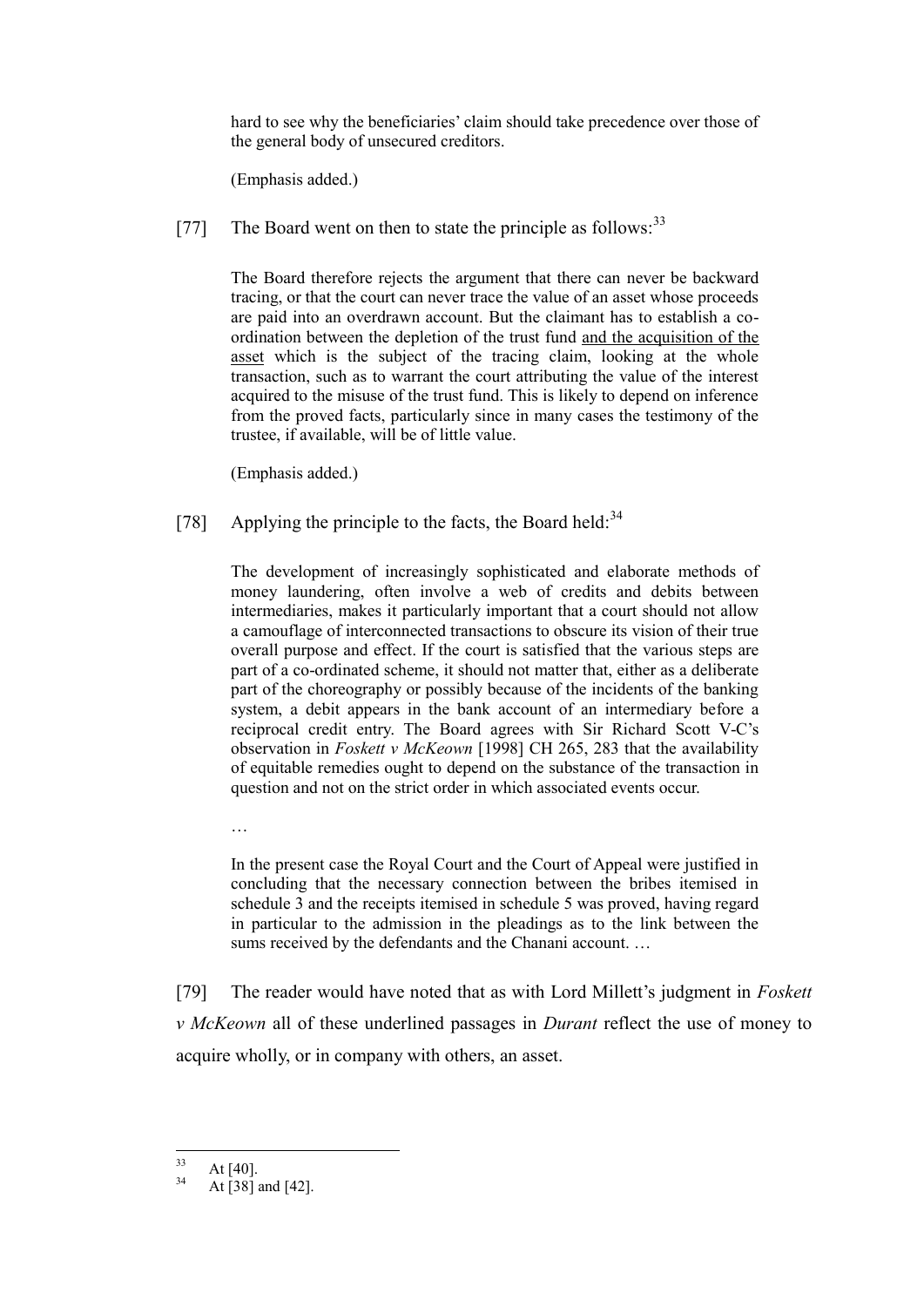[80] None of these cases have material facts in any way similar to the material fact of this case, the use of revenue from the trading of the Fish Man to meet the mortgage liabilities for a relatively short period of time over the director's personal property, where the bulk of the money is simply going to meet the interest rates.

[81] I was also cited another decision of Woolford J, that of *Shannon Agricultural Consulting Ltd (in Liq) & Ors v Shannon.*<sup>35</sup> The liquidators of the plaintiffs sued the directors and shareholders of the insolvent company and also claimed a proprietary interest in a Te Awamutu property owned by the defendants as a consequence of the defendant's use of company funds to repay their personal mortgage. The defendants did not defend the claim. The claim proceeded by way of formal proof. The defendants, Mr Shannon and Ms Moorhouse had had a joint current account with their company. Current accounts are commonly used to record advances made by a company to its shareholders or vice versa. As at 31 March, Mr Shannon and Ms Moorhouse owed over \$500,000 to the company under their joint current account. The company books showed that Mr Shannon and Ms Moorhouse were making irregular drawings from the company for their personal benefit, and inconsistent with the business expenditure of the company. Some of these drawings were coded as loan payments and were made to meet Mr Shannon's personal obligations to the ANZ Bank, whose indebtedness was secured by a mortgage in favour of the bank over the property. The liquidators identified payments totalling \$76,534 as such loan payments.

[82] Woolford J readily found this was behaviour in breach of the fiduciary nature of the duties which Mr Shannon and Ms Moorhouse, as directors, owed to the company. He had no difficulty, therefore, in exercising the jurisdiction under s 301 of the Companies Act 1993 to require the directors in breach of their duties to repay money or return property. He then moved on to calculate the liability and gave judgment in favour of the liquidators in the sum of \$878,105.16.

[83] Then, in [41] of the judgment he made a declaration that the company is entitled to trace the payments of \$76,534 into and has an equitable proprietary interest in the property. This followed a finding that those payments were "thereby

<sup>35</sup> <sup>35</sup> *Shannon Agricultural Consulting Ltd (in Liq) & Ors v Shannon* [2015] NZHC 1133.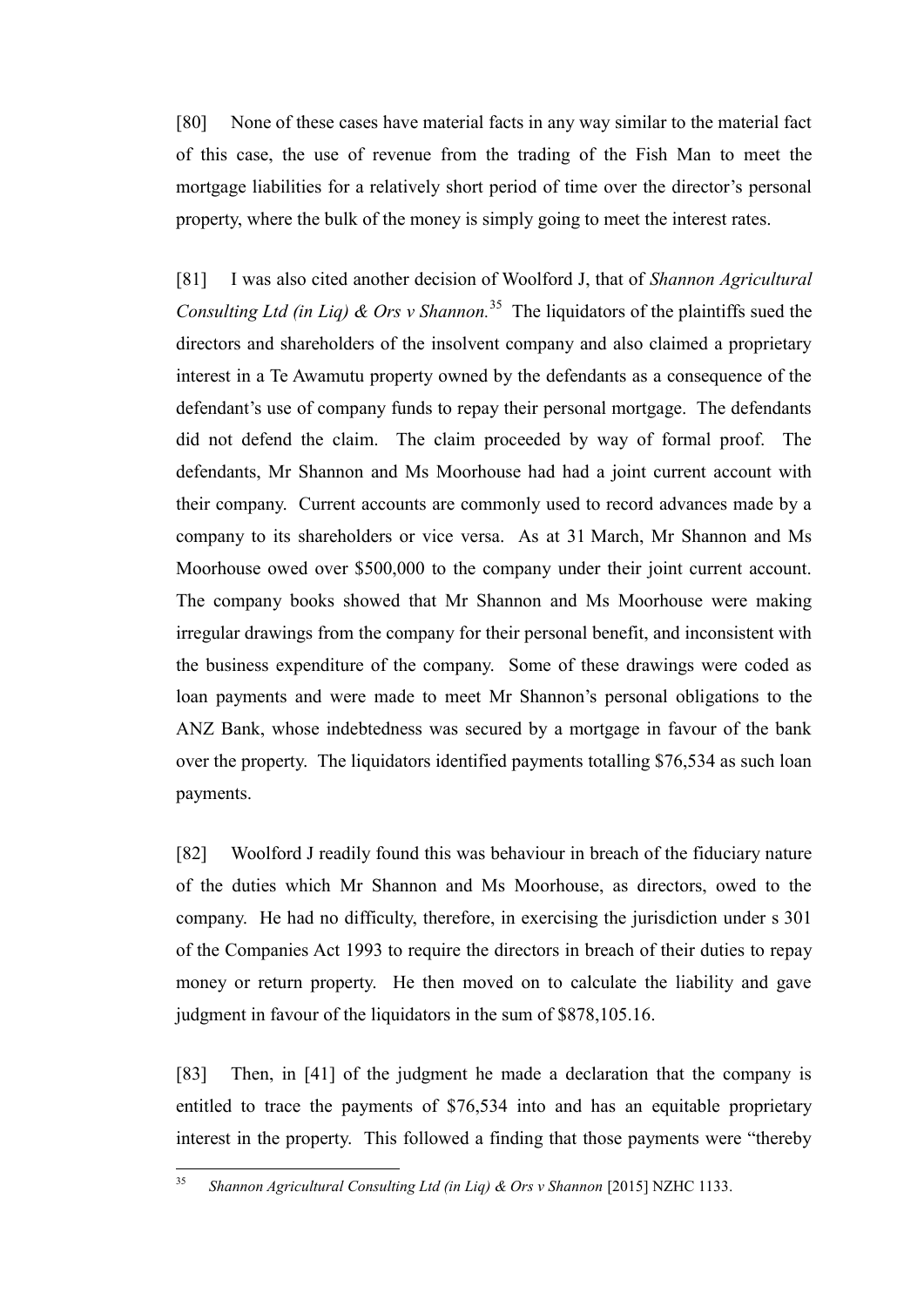increasing the defendant's equity in the property by \$76,534 (see [24] of the judgment).

[84] It would appear that Woolford J justified a tracing order over a relatively small sum by reason of his interpretation of *Durant* in the *Torbay* decision.<sup>36</sup>

[85] One final authority cited to me was *Taj Construction Ltd (in Liq) v Singh*. 37 This was another formal proof. The first plaintiff was a building and construction service company. It ceased trading and was placed in liquidation on the application of the Inland Revenue Department. In these proceedings the liquidators were seeking to recover from the defendant shareholder an overdrawn current account of about \$260,000, compensation for various breaches of duty imposed on him as a director, and then a third cause of action, a declaration they were entitled to trace into his family home payments in the sum of \$20,828.04. Brown J treated this as a constructive trust cause of action. He cited Woolford J's judgment in *Torbay Holdings*. Brown J followed Woolford J in *Torbay Holdings*, particularly where Woolford J cited the *Republic of Brazil v Durant.*<sup>38</sup>

[86] I distinguish *Shannon* and *Singh* on their material facts, and because I do not think that *Durant* is authority for tracing any small payment made off a mortgage into an interest in property.

[87] I do not believe that *Durant* or any of the House of Lords and Privy Council decisions are authority for the proposition that any misappropriated payment used to pay current mortgage liabilities can be traced into a proprietary interest in the property. I do not think that the authorities go that far.

[88] However, it has to be acknowledged that in *Shannon* and *Singh* there is judicial support for the proposition that the use of funds obtained in breach of fiduciary duty to make mortgage payments can give rise to a proprietary claim.

[89] I agree with this submission of Mr Barker:

<sup>36</sup> <sup>36</sup> *Torbay Holdings Ltd v Napier*, above n 8, [227]–[229].

<sup>&</sup>lt;sup>37</sup> *Taj Construction Ltd (in Liq) v Singh* [2016] NZHC 584.

<sup>38</sup> *Republic of Brazil v Durant*, above n 20.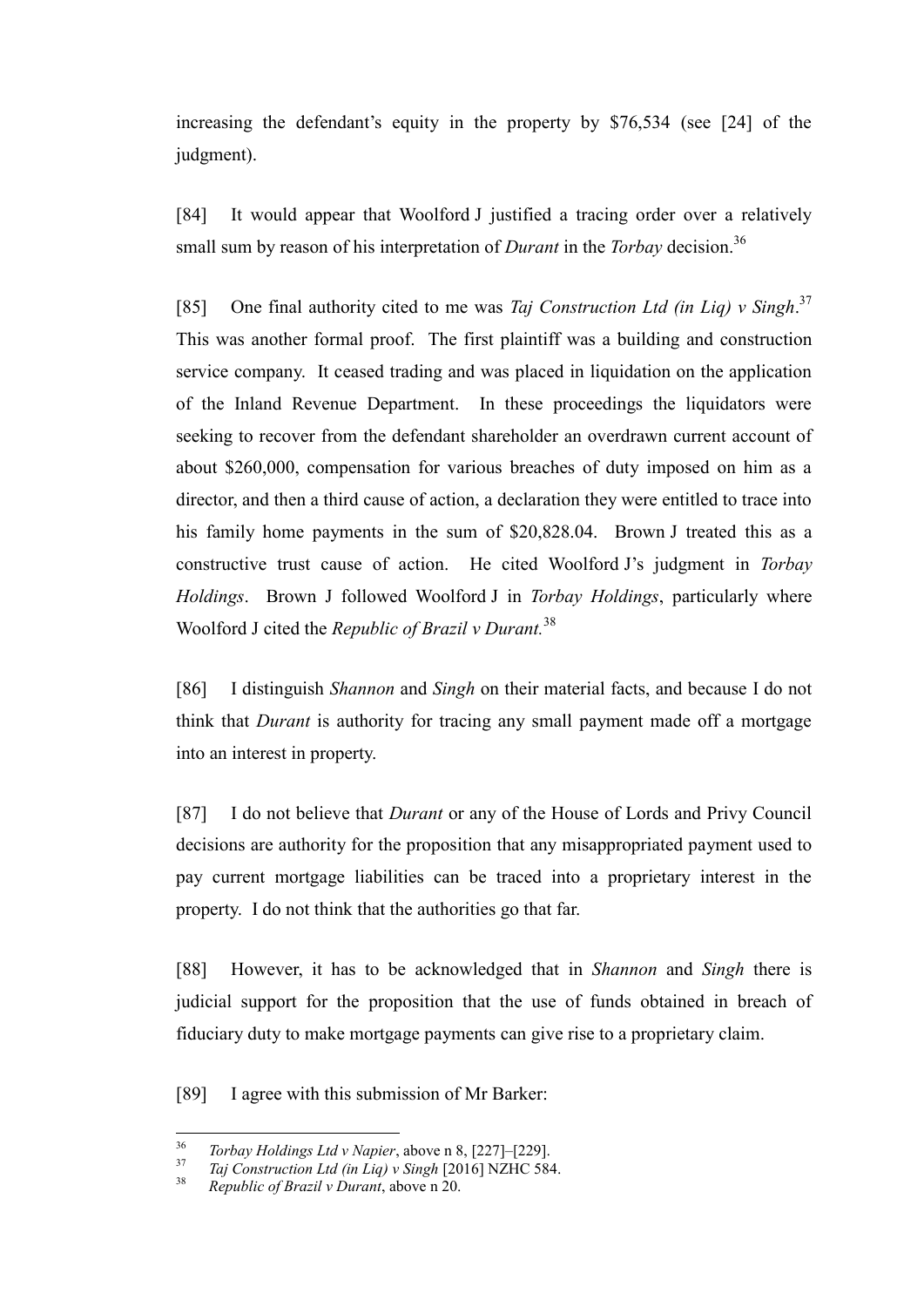I have not found any significant discussion of this in (other) authorities. It is an approach, however, that I think gives rise to a range of problems. If the Court were to accept payment of a debt that is giving rise to a constructive trust over the asset purchased with the debt, then I submit that the extent of that interest could only extend to the amount of the principal repaid. It could not extend to interest.

[90] Tracing is a practical remedy of following money where it is converted into property. It is not some principle of converting money to a property right. There has to be a direct and substantial link between acquiring the property and the use of the misappropriated money. Reflecting on *Shannon* and *Singh,* I think it is a question of degree as to the point at which one can find money has been used to acquire or retain an asset.

[91] Repayment of a debt is properly not usually treated as the use of money to purchase an asset. In support of this proposition of law, Mr Barker relied on the decision of Abbott AJ in *Fletcher Steel Ltd v Nahal Contractors Ltd<sup>39</sup>* and the United Kingdom authority *In Re Gorman (a Bankrupt).*<sup>40</sup> He also argued it is consistent with the analysis in *Foskett v McKeown*,<sup>41</sup> which requires a focus of what the payment actually achieves and whether it acquires ownership of an asset.

[92] I think that trying to turn mortgage payments into a proprietary interest in the equity of a home, at least on this set of facts, is pushing tracing out of its natural confined scope.

[93] All of the authorities to which I rely upon establish that tracing is available where money, wrongfully obtained, is used to acquire an asset. But tracing is not, however, available where that money is used to pay a debt unless it also materially acquires an asset. It is for the Court to determine whether on the particular facts of each case the money has been used to acquire an asset or to pay a debt.

[94] In this case, it is a fact that Mr Hadfield did not use company money to acquire an asset. The overall purpose and effect of his actions was to use small sums of money belonging to the Fish Man to pay off a small part of debt he owed

<sup>39</sup> <sup>39</sup> *Fletcher Steel Ltd v Nahal Contractors Ltd* HC Auckland CIV-2006-404-498, 24 May 2007.

<sup>40</sup> *In Re Gorman (a Bankrupt)* [1990] 1 WLR 616.

<sup>41</sup> *Foskett v McKeown*, above n 10.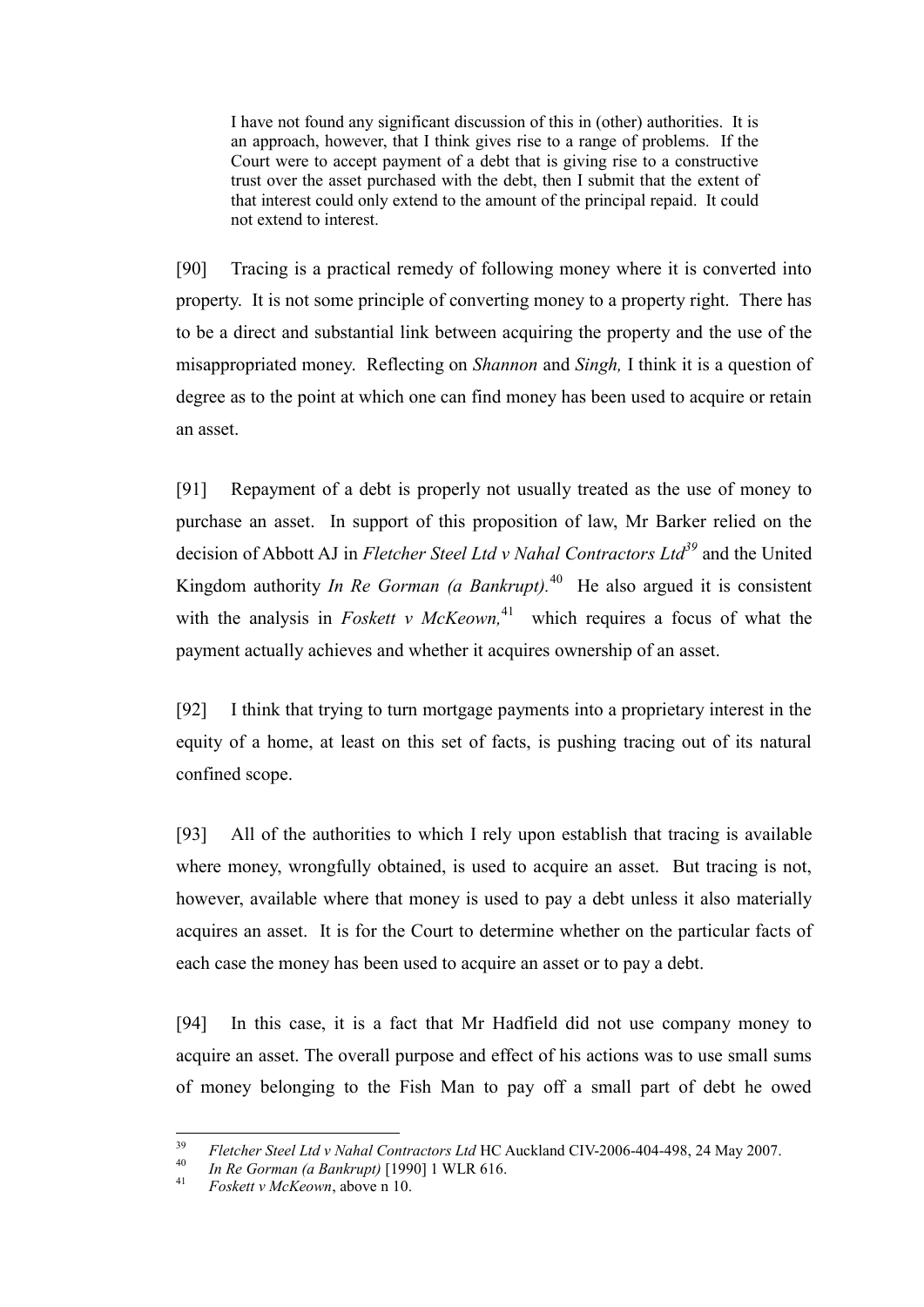personally in relation a mortgage on his property. The overall effect of the payment was to prevent ANZ from exercising a power of sale under the mortgage. It cannot be said that Mr Hadfield acquired any property in making these payments. It follows that this is not a case where tracing is available.

[95] I find the Fish Man has no proprietary interest in the property. The remedy of tracing is not available. There is no constructive trust.

# **Mr and Mrs Hadfield's entitlement to the property**

[96] As I have concluded that the Fish Man has no claim to the property under s 119 of the IA, the issue around whether Mrs Hadfield has a protected interest falls away. I must now consider whether I should vest the property in either Mr Hadfield or Mrs Hadfield.

[97] As the registered proprietor, Mr Hadfield can make a claim that the property vest in him by reason of s 119(2) of the Insolvency Act.

[98] Mrs Hadfield, as the proprietor's wife, claims an entitlement to a half share in the property under the PRA. Given the length of the marriage under the PRA, Mrs Hadfield has a substantial argument for a half-share in the property. This is particularly so following the recent decision of the Supreme Court in *Clayton v Clayton.*<sup>42</sup>

[99] I will receive submissions from Mr Hadfield and Mrs Hadfield as to how they would like the title to be reconstituted, jointly, or one of them or the other, and possibly as to separate portions.

[100] Failing any agreement I favour re-vesting the home in both Mr and Mrs Hadfield in equal shares, by using the IA, s 119 and the PRA in combination. I will receive submissions if Mr and Mrs Hadfield cannot agree.

 $42$ <sup>42</sup> *Clayton v Clayton [Claymark Trust]* [2016] NZSC 30, [2016] 1 NZLR 590.